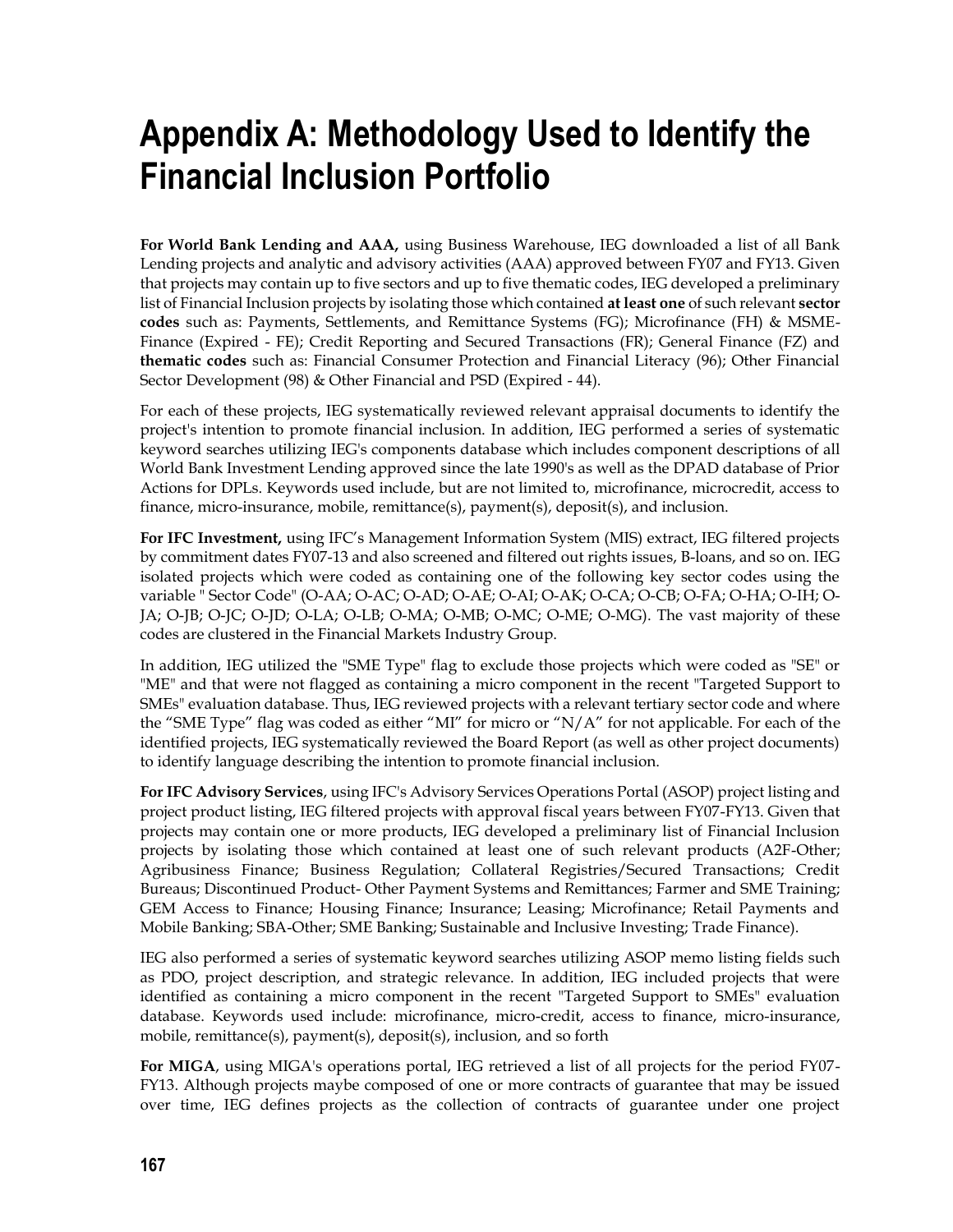## **APPENDIX A METHODOLOGY USED TO IDENTIFY FINANCIAL INCLUSION PROJECTS**

identification, catalogued by the original fiscal year of issuance. Thus, projects with multiple guarantees count as one project in the database, and project amounts reflect the sum of all guaranteed amounts for each project. For the purposes of this evaluation, this includes projects that received MIGA support for the first time between FY07 and FY13 or projects that received MIGA support for the first time during the evaluation's FY07-13 scope (this includes those projects that had received MIGA support in the years prior to the evaluation's scope). To determine which projects would be relevant to the evaluation, IEG began by reviewing each project's description via the Project Brief, available on MIGA's website and identified projects with language within these project briefs that describes the project's intention to promote financial inclusion.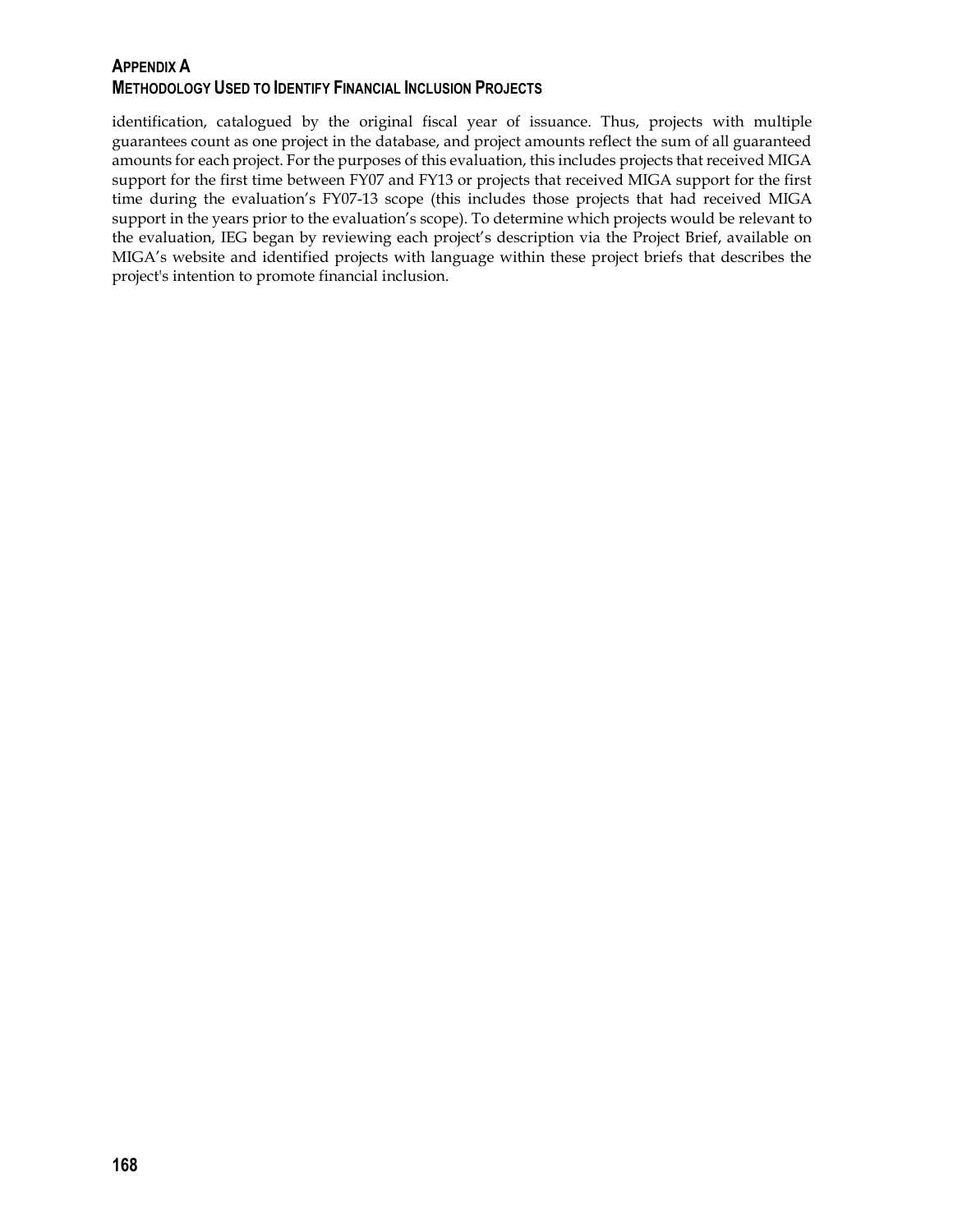# **Appendix B: Evaluation Methodology**

**The evaluation questions were answered through a combination of the following methodologies:** (i) a comprehensive literature review, (ii) a review of policy and strategy documents at country and corporation levels, (iii) a portfolio review of World Bank Group projects and activities, and (iv) 15 country reviews of which 10 were desk reviews based on portfolio data and Country Assistance Strategy Completion Report Reviews, and 5 purposively selected country case studies including a field mission. The approach was nonexperimental, combine qualitative and quantitative methods and draw on external and internal research data, such as the World Bank's Enterprise Surveys, household survey data where financial inclusion variables have been included and the data of Microfinance Information Exchange (MIX).

**IEG conducted a portfolio analysis to identify and categorize the characteristics, objectives, and components of the activities covered by this evaluation and to analyze their results.** World Bank Group activities were integrated into a database to assess their components and objectives for strategic relevance and complementarity. This database represented the basis for the subsequent analysis of results achievement, when the various success indicators from IEG microevaluations were added to these data. Complementary data of the World Bank Group's own monitoring and evaluation systems were be used as well, with the understanding that these have not been subject to an independent IEG validation.<sup>56</sup>

**Relying primarily on the available microevaluation data, IEG analyzed results achieved at project closure for World Bank lending projects and at the point of operational maturity for IFC and MIGA projects.** For World Bank projects, Implementation Completion and Results Reports and their IEG reviews were the primary source of results information, complemented by Project Performance Assessment Reports and conducted for about one-quarter of projects two years after their closure. For IFC Investment Services and MIGA, this evaluation largely relied on Extended Project Supervision Reports, Project Evaluation Summaries, and Project Evaluation Reports conducted at operational maturity, usually about two years after financial closure. To the extent monitoring data are available for IFC's investments throughout the entire lifetime of the investment; these were used to extend the assessment of sustainability beyond maturity in the context of mission country case studies.

**At the country-level the coherence of the solutions developed by the World Bank Group were covered through country reviews.** IEG carried out these studies to identify drivers of success; assess nonlending and advisory work, including AAA that might have provided diagnostics of the country's financial sector and its inclusiveness or barriers to inclusiveness; and address issues of complementarity, sequencing, and synergies. A key question as the Bank Group moves to a new, more integrated 'solutions bank' model (recognizing that this level of integration was not the prevailing model during the evaluation period) is the extent to which critical constraints and opportunities were identified through regional, country-level or subnational diagnostics, the extent to which activities were aligned to an identified country results framework and to the comparative advantage of respective World Bank Group institutions, and the extent to which performance information was used for mid-course correction and learning. Country Assistance Strategies and their Completion Report Reviews (CASCRs and CASCRRs) were used to assess the question whether the Bank Group has mobilized the best solutions and personnel in combinations appropriate to country needs.

**To this end, IEG conducted 15 desk-based reviews of which five were developed into in-depth country case studies involving field missions**. Desk reviews were based on available portfolio data, project records and micro evaluation evidence. IEG's missions to five of these countries allowed IEG to systematically assess additional country specific drivers, gather information on effects to the beneficiaries, and assess the sustainability of interventions in the longer term, that is, beyond project closure.

**The selection of country cases was first criteria-driven with subsequent purposive selection of field-based cases**. Given the above rationale, country case studies can only be a fruitful source of knowledge, if they address countries with a certain minimum number of Bank Group financial inclusion interventions. This does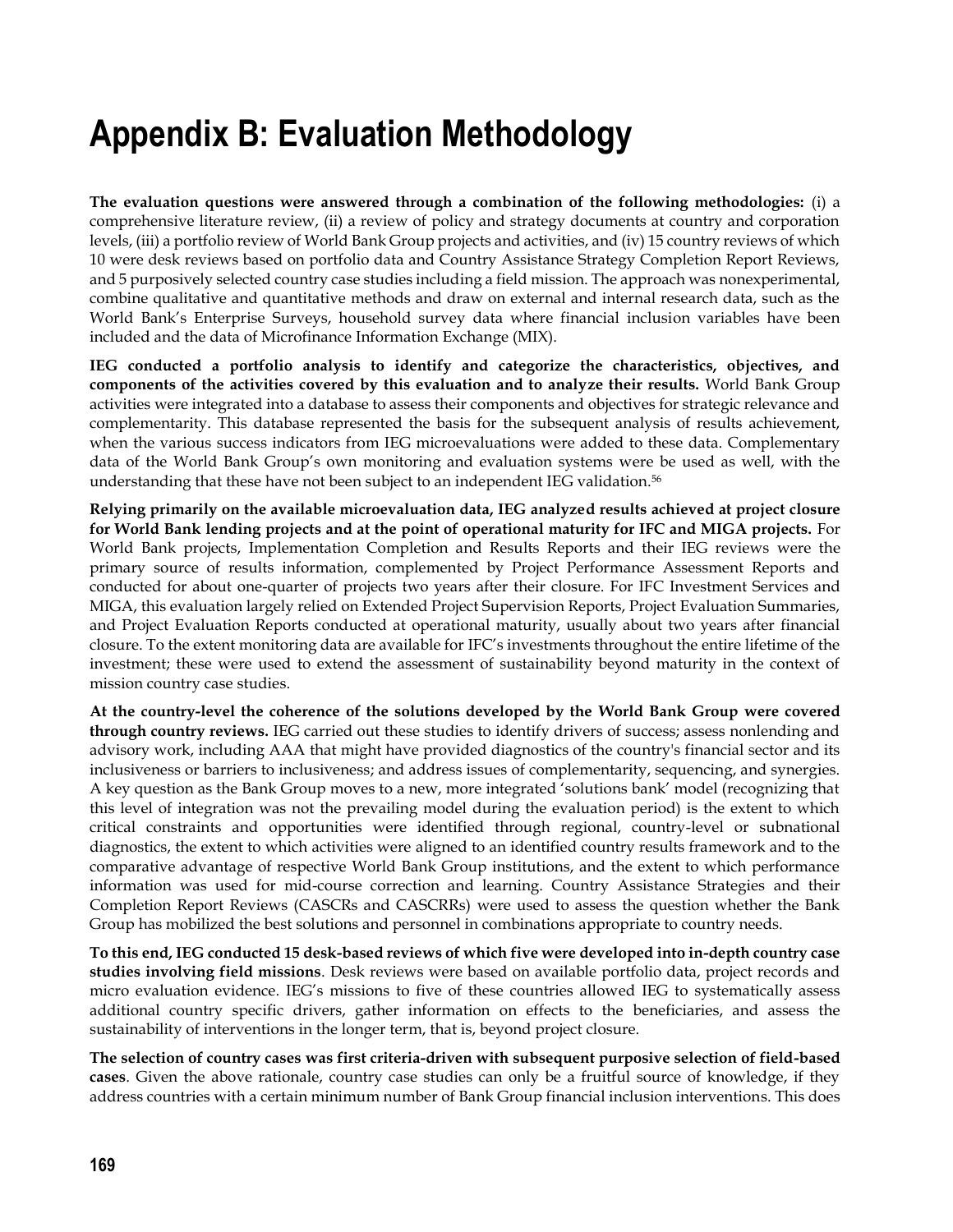## **APPENDIX B EVALUATION METHODOLOGY**

not imply that interventions in countries with overall lower activity levels are less important. Indeed they may yield equal insight and provide opportunities to learn from innovative approaches; however, as all projects were analyzed at the portfolio level, the evaluation gave them due consideration. Selection of the larger group of 15 desk review countries follows a criteria-based sampling methodology. Applying these criteria to all 116 client countries (in financial inclusion), yielded a list of 13 eligible countries. To achieve a better regional balance, one additional country was added for the Middle East and North Africa (Lebanon) and Europe and Central Asia Regions (Kyrgyz Republic), bringing the total number of desk reviews to 15 countries with a significant financial inclusion portfolio. (Table below). In total, country cases covered 300 financial inclusion interventions of which 88 were subject to project level evaluations already. Selection criteria were:

- 1. Presence of at least three of the total five types of financial inclusion interventions (lending, investments, advisory, guarantees, AAA/technical assistance/economic and sector work);
- 2. Availability of at least one project level evaluation report for each of these types of interventions (for example ICRRs, XPSRs, PCRs, or Project Evaluation Reports);
- 3. Complementary nature of interventions, that is, work that aims at improving the enabling environment and those funding micro finance institutions;
- 4. Geographic and regional considerations;
- 5. Income level considerations, and
- 6. Maturity of the countries' enabling environment for financial inclusion.

**The multiple country case studies design allowed answering the evaluation questions for both the "common case" as well as the "critical case".** Credit focused interventions dominated the entire Bank Group portfolio in financial inclusion. The selected 15 countries represented a cross-section of both credit-dominated portfolios (the "common case"), for example those of Morocco, Lebanon, Brazil, and so forth) as well as portfolios with relative high share of interventions that aimed at broadening the financial inclusion agenda to also cover payments, savings and insurance (the "critical case"), for example Tanzania, Indonesia or Mexico. These two cases allowed investigating the requirements for broadening the financial inclusion agenda as well as into success factors.

| <b>Name</b>                     | <b>Region</b> | <b>Income</b><br>Level (2013) | World<br><b>Bank</b><br>Lending | World<br><b>Bank</b><br><b>AAA</b> | <b>IFC</b><br><b>Investment</b> | <b>IFC</b><br><b>Advisory</b> | <b>MIGA</b><br>Guarantee | Total    |
|---------------------------------|---------------|-------------------------------|---------------------------------|------------------------------------|---------------------------------|-------------------------------|--------------------------|----------|
| Ghana                           | <b>AFR</b>    | LM                            | 2(1)                            | 0                                  | 3(2)                            | 5(3)                          | $\mathbf{0}$             | 10(6)    |
| Kenya                           | <b>AFR</b>    | L                             | 3(2)                            | 2                                  | 3(0)                            | 6(1)                          | 0                        | 14(3)    |
| Tanzania                        | <b>AFR</b>    | L                             | 3(1)                            | $\overline{2}$                     | 4(1)                            | 7(4)                          | $\mathbf{0}$             | 16(6)    |
| China                           | EAP           | UM                            | 3(3)                            | 1                                  | 15(1)                           | 15(3)                         | 0                        | 34(7)    |
| Indonesia                       | EAP           | LM                            | 5(3)                            | $\mathbf{1}$                       | 7(1)                            | 8(3)                          | $\mathbf{0}$             | 21(7)    |
| Azerbaijan                      | <b>ECA</b>    | <b>UM</b>                     | 2(1)                            | 0                                  | 7(2)                            | 5(3)                          | 0                        | 14(6)    |
| Kyrgyz Rep.                     | <b>ECA</b>    | L                             | 3(2)                            | 3                                  | 5(0)                            | 4(1)                          | 0                        | 15(3)    |
| Brazil                          | <b>LCR</b>    | <b>UM</b>                     | 9(4)                            | 2                                  | 11(1)                           | 4(1)                          | $\mathbf 0$              | 26(6)    |
| Colombia                        | <b>LCR</b>    | <b>UM</b>                     | 2(2)                            | 0                                  | 11(5)                           | 4(2)                          |                          | 18 (9)   |
| Mexico                          | <b>LCR</b>    | <b>UM</b>                     | 11(5)                           | 0                                  | 8(1)                            | 4(2)                          | $\mathbf{0}$             | 23(8)    |
| Lebanon                         | <b>MNA</b>    | <b>UM</b>                     | 1(1)                            | 1                                  | 1(0)                            | 4(2)                          | 0                        | 7(3)     |
| Morocco                         | <b>MNA</b>    | LM                            | 5(3)                            | 0                                  | 3(1)                            | 7(3)                          | $\mathbf 0$              | 15(7)    |
| Afghanistan                     | <b>SAR</b>    | L                             | 3(1)                            | 2                                  | 3(1)                            | 7(2)                          | $\overline{2}$           | 17(4)    |
| India                           | <b>SAR</b>    | <b>LM</b>                     | 13(2)                           | 4                                  | 20(2)                           | 38(7)                         | $\mathbf{0}$             | 75 (11)  |
| Pakistan                        | <b>SAR</b>    | LM                            | 3(1)                            | 2                                  | 3(1)                            | 8(4)                          | 3                        | 19(6)    |
| <b>Total Number of Projects</b> |               |                               | 68 (32)                         | 20                                 | 104 (19)                        | 126 (41)                      | 6                        | 324 (92) |

### **Table. Case Study Countries**

*Sources*: World Bank and IEG.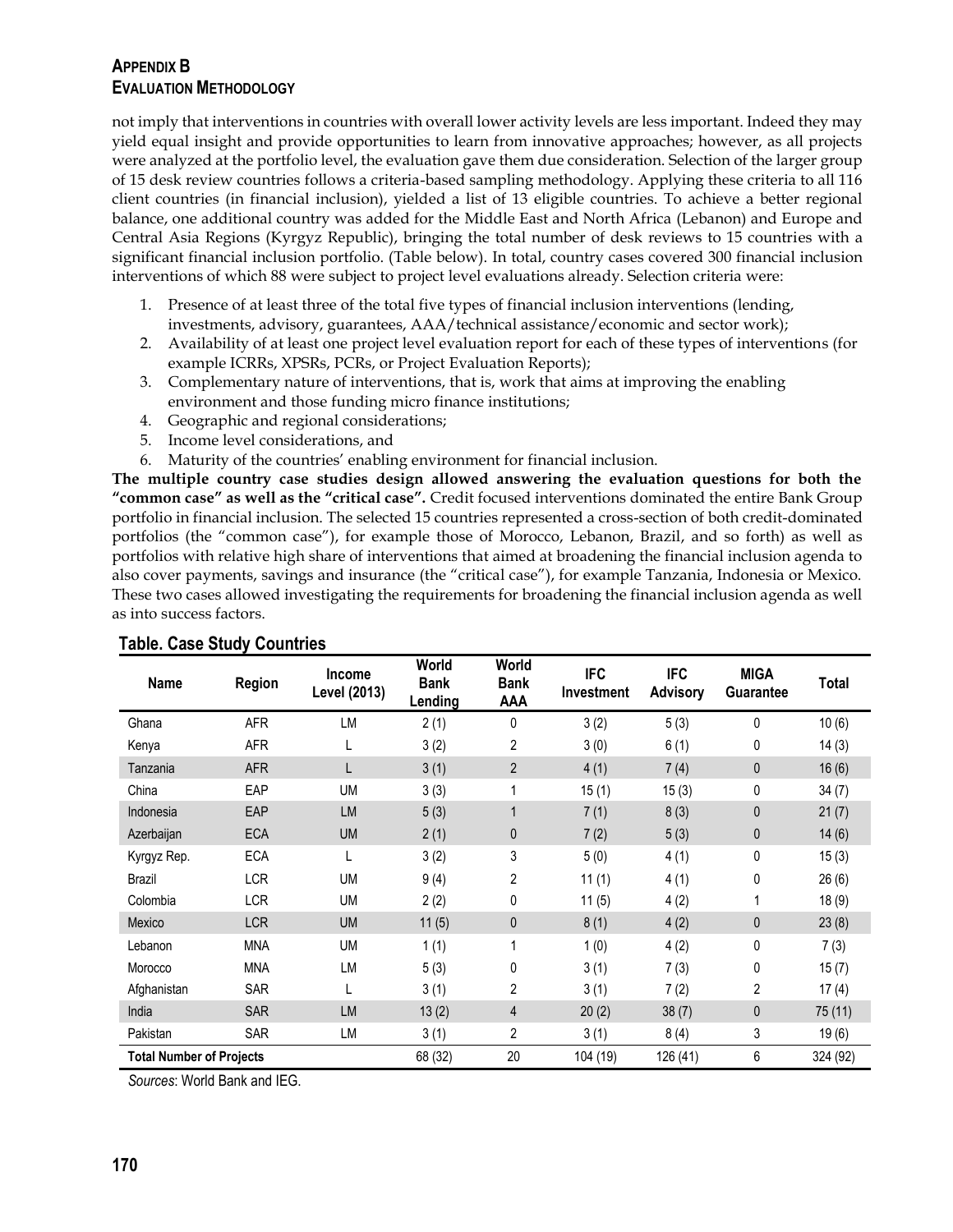*Note*: Shaded countries have been selected for field based studies. Regions: AFR = Africa; EAP = East Asia and Pacific; ECA = Europe and Central Asia; LCR = Latin America and the Caribbean; MNA = Middle East and North Africa; SAR = South Asia.

**Of these 15 countries, five were chosen for additional field studies, based on a purposive selection: Azerbaijan, India, Indonesia, Mexico, and Tanzania.** These five field based case studies took a look at historical context as well, at times dipping back farther than 6-7 years to understand context, especially when drawing from earlier CASCRs and the like. Consideration for the purposive selection of these four countries were geographic and regional considerations as the Bank Group portfolio is relatively evenly spread across most regions (see annex B, Figure B.2). Beyond these considerations, the proposed field visit countries have the most diverse portfolios which will enable the evaluation to test its hypothesis and evaluation questions on the spectrum of financial services. They are also rich in evaluated projects.

**The assessment of World Bank nonlending activities followed a pragmatic approach.** The World Bank's AAA, including economic and sector work, nonlending technical assistance, trust fund support and reimbursable technical assistance, are not integrated in an overall results framework. Therefore evaluation benchmarks, that is, "objectives" against which these activities could be assessed, have not been established. In its evaluation, IEG usually adapts a pragmatic approach, that is, make reasonable assumptions about what nonlending work was trying to influence. As many nonlending activities also lack proper documentation, the evaluation focused on the major pieces where sufficient documentation can be retrieved. In general, results of nonlending were only covered for countries that will be studied in depth in the five country case studies—and to the extent that they are referred to in Country Assistance Strategy Completion Reports Reviews.



**Figure. Diversity of Financial Inclusion Interventions in the Selected 15 Country Cases**

*Notes:* Highlighted countries were selected for field based cases.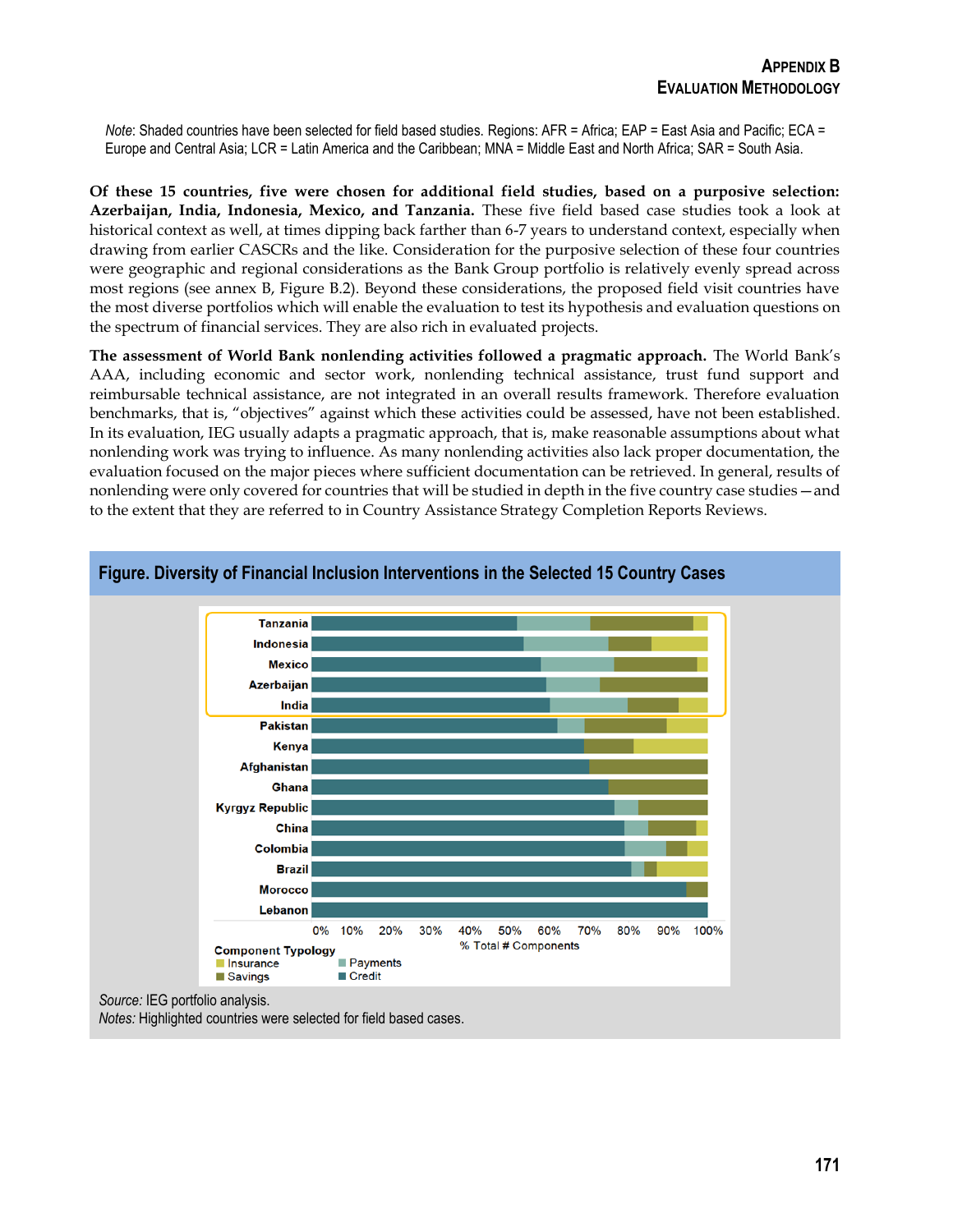# **Appendix C: Country Case Study Methodology**

### **GUIDING PRINCIPLES**

**The purpose of country case studies is to assist in building the theory of change, contribute to the body evidence on the qualitative aspects of the evaluation,** to provide contextually-specific evidence on factors of success and failure, and to provide a richer, "textured" sense of how things work in practice. Country cases are conducted to:

- **Answer questions of "how" and "why,"** that is, to obtain the necessary contextual information and insights to identify drivers of success and failure; we **do not aim at telling a "rating story"** based on country cases! It is more or less irrelevant if World Bank Group performed well or not in 20 or 50 percent of the country cases, as their sample size will never make them representative, but the way things worked and the reasons they worked are extremely important;
- **Country case studies are rooted in a theory of change –** that is, how did World Bank Group believe that its inputs would affect outcomes, with what impact and through what mechanisms. In countries with complex portfolios or subnational strategies, there may be multiple "sub-cases" each reflecting its own theory of change.
- **Collect information on the effectiveness of World Bank Group non-lending work** (AAA, policy advice, and so forth) and whether stated or implied objectives were achieved; traditionally evidence on outcomes from non-lending work is weak to non-existent on World Bank Group records; **To assess the sustainability in the longer term**, including the performance of financial institutions that World Bank Group supported beyond project closure (World Bank) and operational maturity (that is, after XPSRs were prepared) ;
- **To assess complementarity, synergies and coordination** (including sequencing) of World Bank Group interventions which may not be evident from country or project level documents;
- **To get a better understanding of what other players were active** in the country FI agenda and, based on this;
- **Be in a better position to assess World Bank Group's actual contribution;** to this end a systematic approach to contribution analysis will be piloted in this evaluation - see later under Section III, and Annex I. This requires utilizing the case study **to better understand non-project factors that contributed to or constrained the success of World Bank Group interventions**, including actions taken by Governments, other donors and NGOs.
- **To assess beneficiary effects** as these are usually not covered in World Bank Group project level evaluations. This evaluation will apply a concerted effort to assess beneficiary effects in five countries. Data may be of quantitative nature (that is, on the increased supply of FI services or increased access to financial services), or of qualitative nature (that is, on challenges and success factors); the latter is expected to be assessed through structure interviews and focus groups. See Annex II.

**Country cases have to be selective, if case study portfolios are too large.** If, due to size or geographic limitations, not all interventions can be reviewed in detail, look at a sample instead. Such a sample should be chosen purposively – in coordination with the TTLs – based on these principles. The sample should:

- Mirror the overall portfolio composition in terms of World Bank Group entities engaged and in terms of types of interventions, weighted towards engagements where staff and resource commitment was highest;
- Allow for a rich learning experience with regard to the country's FI agenda, for example as AAA work and subsequent lending form a cluster of interventions. This means within portfolios, weighting field attention towards engagements where learning potential is highest.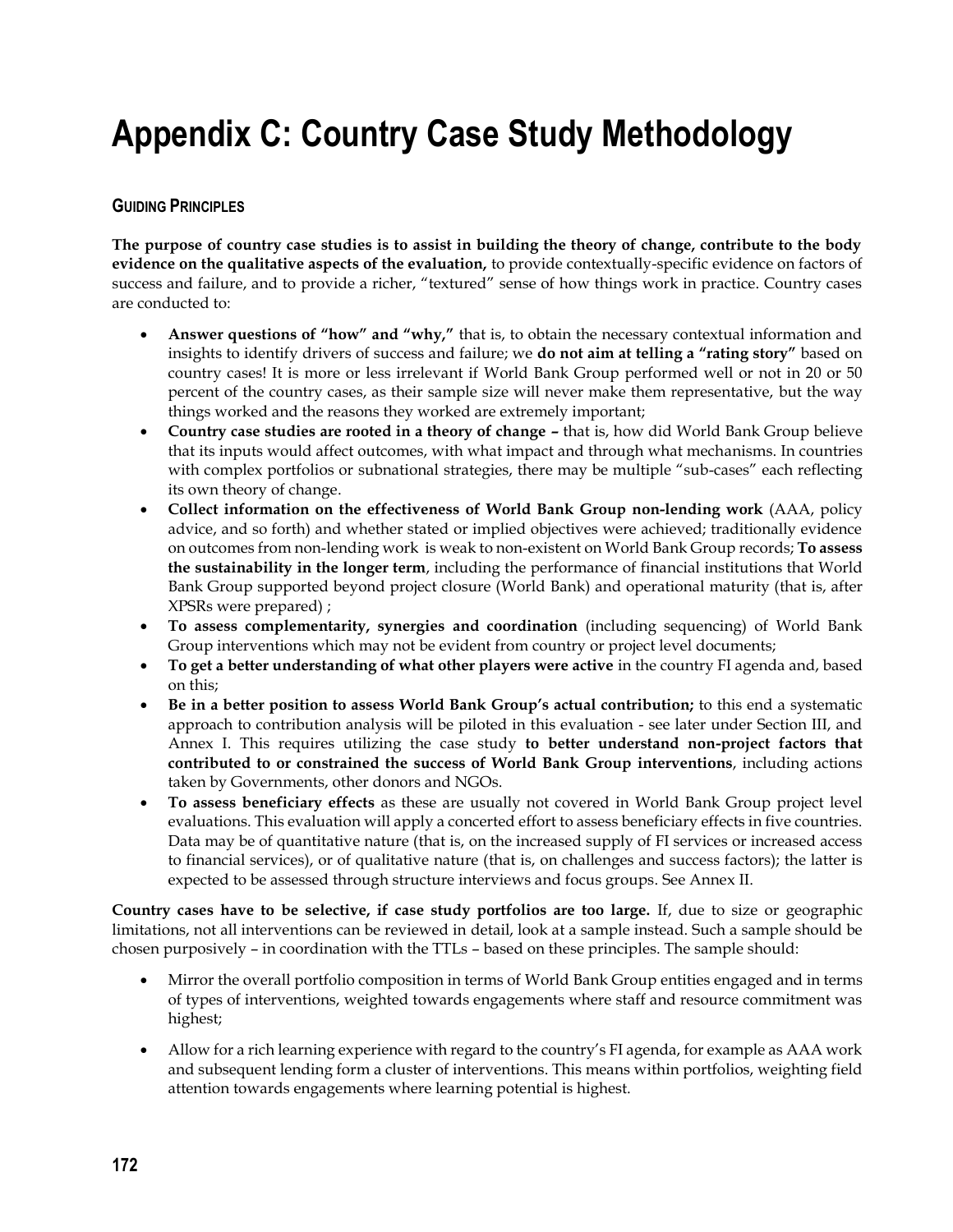**The mission-based country case studies contribute to a larger body of country-based evidence.** In total 15 countries are studied in detail during the FI evaluation; five of there were chosen for additional field studies, based on a purposive selection: **Azerbaijan, India, Indonesia, Mexico, and Tanzania** (see Approach Paper for selection process and criteria).

**These five field based case studies take a look at historical context** as well, at times considering activities and events beyond the timeframe of the evaluative period (FY 07-13), especially when drawing from earlier CASCRs and the like. To better understand the historic context and do justice to the long term nature of policy interventions, the mission teams were asked to consider previous country strategies and identify FI interventions that *exited* during FY03-07 and include them in the case, where they are relevant.

**The five mission-based case studies allowed testing hypotheses for policy-focused interventions and finance-focused interventions.** These five countries provided an opportunity to learn from portfolios that focus more heavily on policy advice ("upstream" advice) as well as from those that provide mostly "downstream" support, that is, direct support in the form of technical assistance and finance through financial intermediaries. (See figure below). In most cases, there was a mix of upstream and downstream interventions, but a relative emphasis on one or the other.



**Figure. Focus of Bank Group Financial Inclusion Interventions in the Selected 15 Country Cases**

*Source:* IEG portfolio analysis.

*Notes*: Highlighted countries were selected for field based country cases; all others are desk-based reviews only.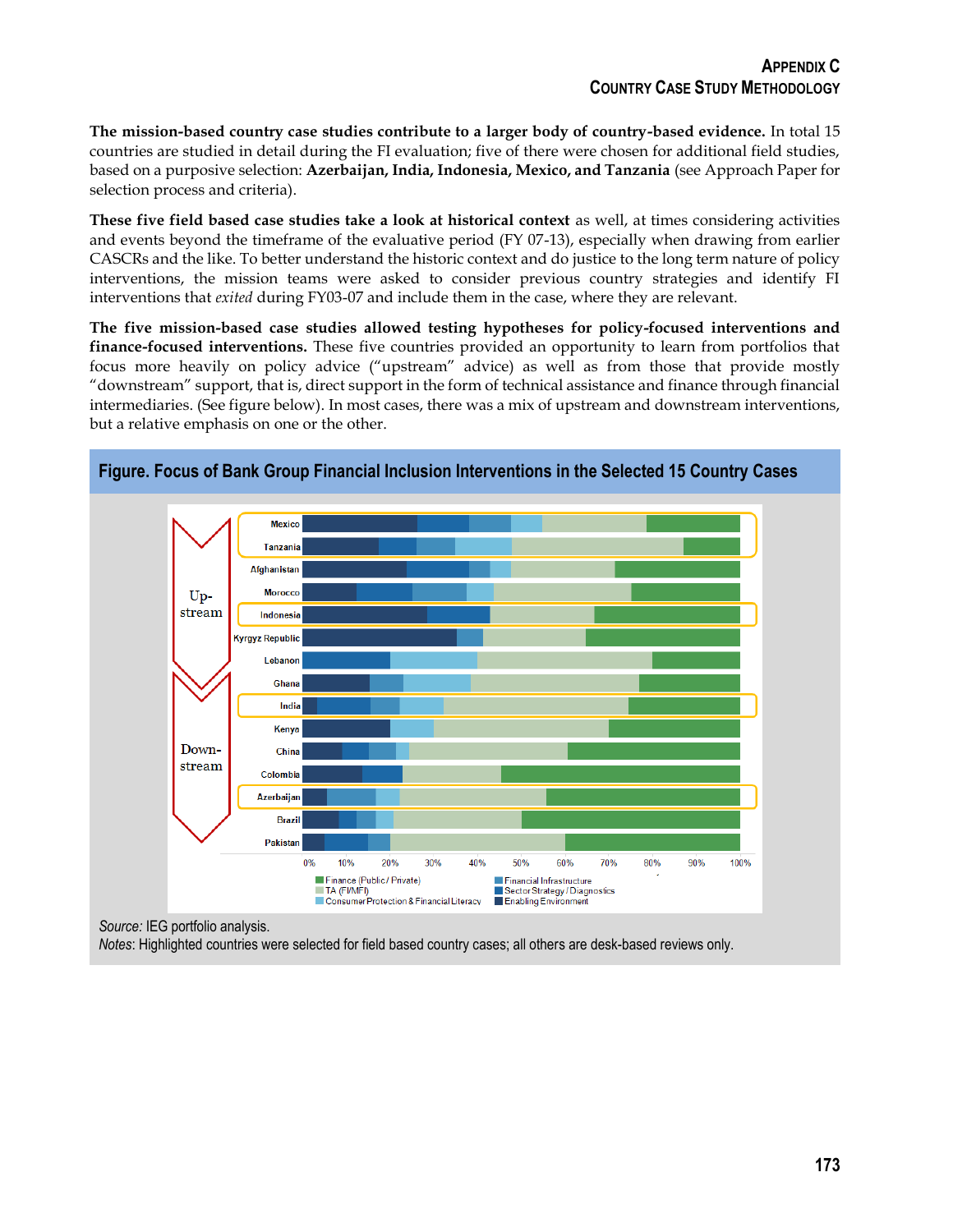## **Template for Country Case Study Report**

## **Section I: The country situation and experience with financial inclusion**

- **The economic context.** (DESK) Political economy and macroeconomic developments FY07-FY13 relevant to financial inclusion (FI), for example, from EIU reports or the CAS, and so forth
- **The country's experience with implementing its FI agenda**. (DRILL DOWN) Provide a snapshot of the essential milestones achieved with regard to establishing an enabling environment, shortcomings that the current enabling environment still has and why these persist.

**GENDER**: Identify gender-relevant enabling environment features (strengths and shortcomings) and answer questions such as.<sup>57</sup>

 Key data on FI in the country (number of unbanked, regional, gender and financial infrastructure issues, and so forth); milestones thus far achieved in rolling out an FI agenda (for example, overall number of MFIs, major players). Classify country as "nascent", "emerging", "developed" or "mature" based on EIU classification (where available).

**GENDER Indicators**: Land ownership for women (percent), women in labor force – are potential indicators of economic opportunities for women (owning assets may provide them access to collateral, and so forth)

### **Section II: The World Bank Group's role and relevance**

 **Evolution of the World Bank Group FI strategy.** (DESK 1-2) How did the country's FI strategy evolve in World Bank Group country strategies (CAS, ISN)? Identify the strategic pillar in the various CASs and the relevant context. Did the FI strategy evolve over time and if so how? Has the World Bank Group approach changed over time (for example, seen a shift in the mix of tools) and if so why? Was the World Bank Group responsive to changes of country priorities?

 $\rightarrow$  Provide timeline / overview table of World Bank Group FI interventions (DESK 15)

 $\rightarrow$  GENDER: describe the evolution of gender focus in the CASs during the evaluation timeframe? Is there any recognition of gender disparities and FI in the CASs and if so when did this start (FY) and how (pillar? Cross cutting theme?)

- **Alignment and consistency of the World Bank Group's own programs and interventions.** (DESK 3- 4 and 16): What is the explicit or implicit theory of change by which World Bank Group interventions contribute to intended developmental impact? Describe the respective strategies (or approach / programs) for FI of the three World Bank Group institutions. In what aspects did they differ from each other? Have World Bank Group interventions been part of a programmatic approach (as opposed to one-off interventions)? Have World Bank Group interventions been complementary to each other? What is the evidence that the World Bank Group's interventions have been properly sequenced? Are there differences between what was planned originally at the country strategy level (for example, in CPS/CAS') and the implementation of the program (GENDER: if gender activities were described in CAS documents, where these present in subsequent projects or activities)?
- **Alignment and consistency of the World Bank Group with other players.** (DRILL DOWN 3-4) Based on your field assessment, describe the respective strategies (or approach / programs) for FI of other major players, including the government and other donors/actors. How well did the the Bank Group's strategy (or approach / program) align vis-à-vis *other* players, for example, government / donors / foundations / other? (score 1-4, where 1 = unsatisfactory and 4 = satisfactory) Again, look for complementarity and sequencing. Is there evidence that the Bank Group's approach adequately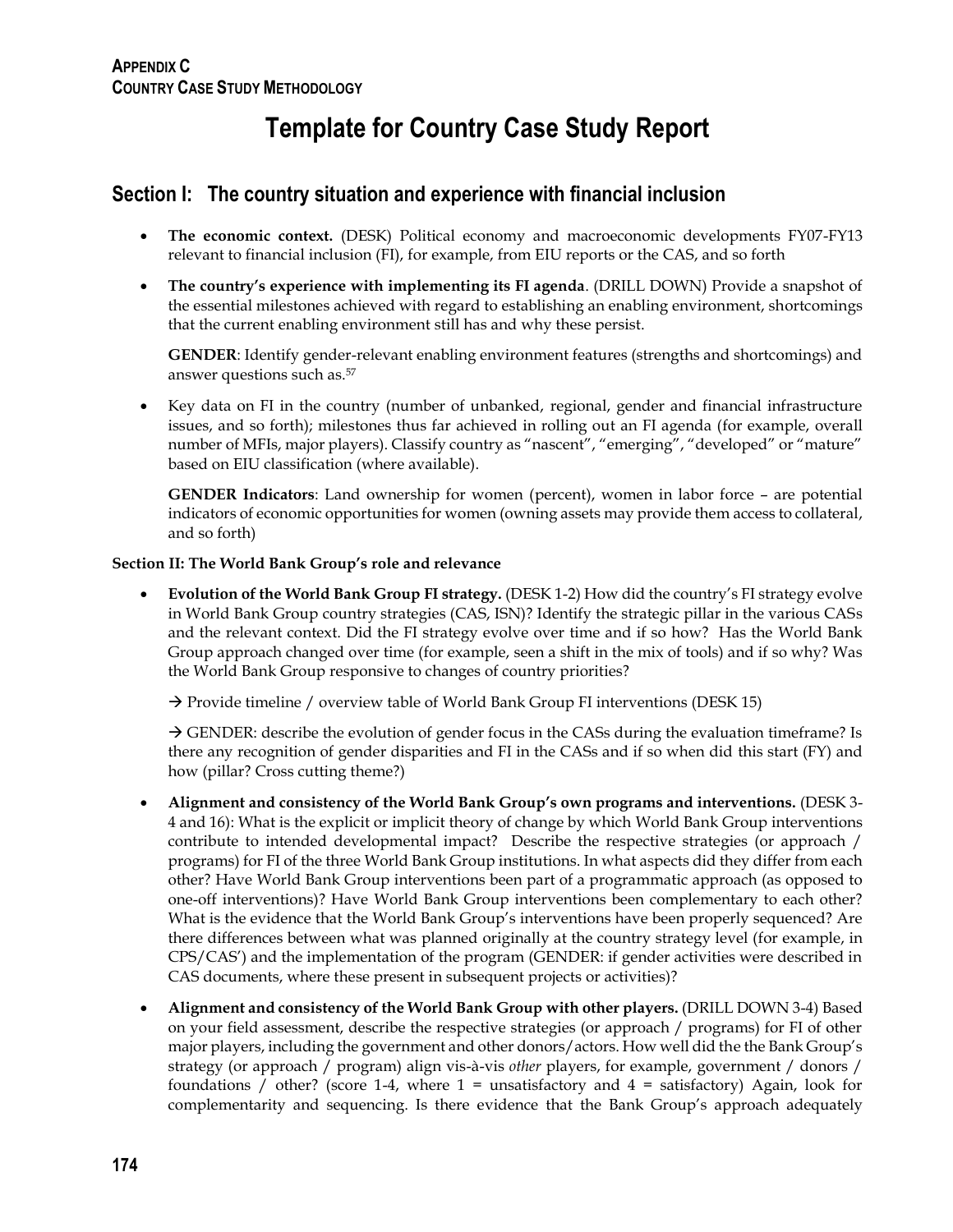coordinated with other players? ( $\rightarrow$  USE THIS PART TO BUILD YOUR CONTRIBUTION ANALYSIS, SEE Section III below and ANNEX I)

GENDER: Is the World Bank Group a major player on gender issues in the country? If not, who is? Do other donor/donors have a comparative advantage over the Bank Group?

- **Using diagnostic tools and analytical work.** (DESK 10-11) What diagnostic tools and analytical work did the Bank Group use to understand challenges and opportunities in FI in the respective country (GENDER: identify relevant country gender diagnostics – that is, Country Gender Assessment. Did findings translate into project/programs?)? Did the use of such tools differ at the strategic level compared to those tools used at the project level? To what extent where there differences between tools used at the strategic level versus project level or between the different types of Bank Group interventions (WB lending versus IFC investments)? To what extent were country strategic and project-level understandings of challenges and opportunities aligned?
- **Addressing country priorities and constraints.** (DESK 5-8) Was financial *exclusion* described as a binding constraint to poverty eradication or inclusive growth? Which constraints did World Bank Group strategies (CPS/CAS) and reports identify? Did CPS/CAS propose to address them? How well were they actually addressed (score 1-4, where 1=unsatisfactory and 4 = satisfactory)? Please provide answers separately for:
	- World Bank Group's *upstream* support that aimed at improving the enabling environment ; and
	- World Bank Group's *downstream* support, that is, those that provided funding for the supply of financial services.

## **Section III: Effectiveness**

**NOTE:** [Contribution analysis](#page-10-0) will be used in field-based country cases to help identify the extent to which World Bank Group interventions actually contributed to the observed development results. See Annex I for detailed approach.

**Effectiveness of upstream work.** To what extent were World Bank Group upstream interventions (that is, those that aimed at creating an enabling environment) effective and why?

o To what extent have World Bank Group interventions been successful in creating or strengthening the enabling environment? For lending operations, assess as to whether such upstream interventions achieved their stated objectives at project closure? For AAA work, make reasonable assumptions with regard to what the AAA work was intended to influence and if such influence materialized (may also include effects on subsequent downstream work). Use score 1-4, where 1=unsatisfactory and  $4 =$ satisfactory. (DESK 12)

GENDER: if the project was a gender-relevant intervention, did it capture gender-disaggregated data? Did it achieve its stated objectives in this area? Did AAA work have (or intended to have) genderrelated influence or effects?

- o In your field assessment, also analyze success *beyond* the time of project closure or report delivery (for AAA / TA). Judge at the time of your country visit as to whether upstream objectives were achieved eventually, given the longer period or whether previous achievements were reversed? Answer separately for the various elements, for example, support for building legislation, regulation, oversight /supervision, financial infrastructure, and so forth Use score 1-4, where 1=unsatisfactory and  $4 =$ satisfactory. (DRILL DOWN 12)
- o Based on *[contribution analysis](#page-10-0)* (see annex I), assess the extent to which World Bank Group has contributed to changes in the enabling environment. (DRILL DOWN)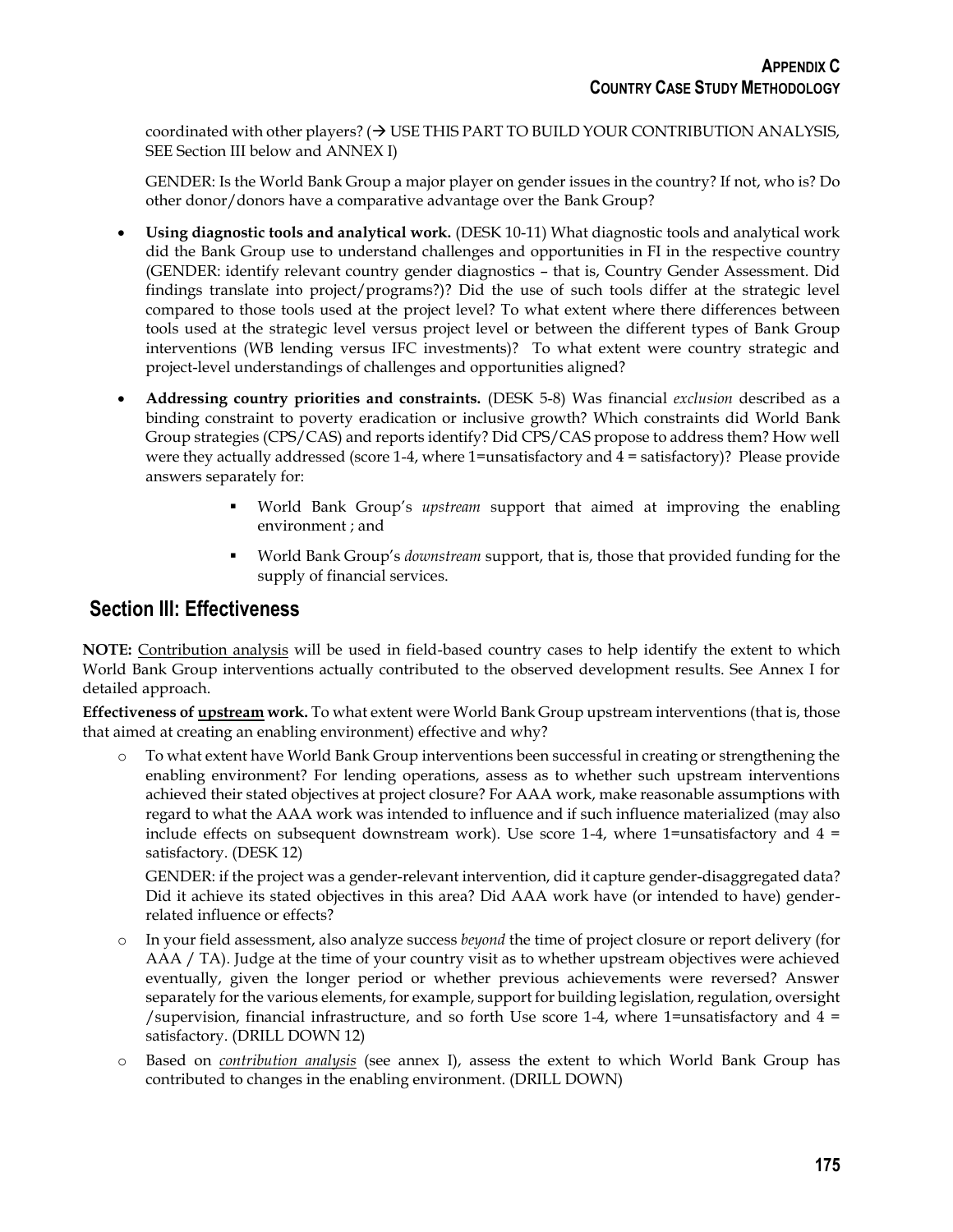## **APPENDIX C COUNTRY CASE STUDY METHODOLOGY**

o Based on stakeholder interviews and your field assessment, what drove success and failure in achieving upstream objectives? What can be learned from cases where upstream interventions were particularly successful or failed? (DRILL DOWN 12) Did the upstream intervention clearly lead to any downstream activity by either World Bank Group or others?

**Effectiveness of downstream work.** To what extent were World Bank Group downstream interventions, that is, those providing funding and technical assistance/advisory services to financial institutions or other relevant service providers, effective and why? *Where possible, provide answers separately (or at least indicating) if funding was provided through public channels, directly to financial institutions or indirectly through apex or intermediaries (that is, public > indirect / public > direct / private > indirect / private > direct).*

o To what extent has such financial support (for example, through lines of credit, loans, investments and/or guarantees) helped to established well-functioning and sustainably operating institutions that provide financial services for low-income households and microenterprises? (DESK 13)

GENDER: For gender-relevant projects, did they target women, girls, women-headed households, or women-entrepreneurs?

- o To what extent was World Bank Group advice / technical assistance effective in improving or worsening the performance of financial service providers? Was such advice complementary to investment / lending operations and in appropriate sequence? (DESK 14 and 16)
- o Can you reveal evidence in your field work that World Bank Group interventions contributed to changes in access to payments, savings, credit, and insurance for the poor and for microenterprises? Look for positive as well as negative effects. Has such access been of the needed quality and affordability, adequately protected consumers from deception or exploitation, and been embedded in a stable financial system? To what extent can effects be attributed to World Bank Group interventions  $(\rightarrow$  use [Contribution analysis](#page-10-0) again, see Annex I) And has such access led to increase / decreased in use? (DRILL DOWN 17)
- o Is there evidence that such funding has increased / decreased the supply or quality of financial services to the poor and microenterprises? To what extent can effects be attributed to World Bank Group interventions  $(\rightarrow$  use Contribution analysis, see Annex I) (DRILL DOWN 18) (GENDER: see gender-disaggregated indicators if available)
- o Is there evidence that the increased supply of financial services supported poor households (GENDER: see gender-disaggregated indicators if available) to improve their livelihood, increase and/or smoothed their income and consumption, and/or allowed risk mitigation? Is there evidence that the increased supply of microfinance services supported microenterprises to grow and increase their employment, sales, investment, or productivity? Or can other negative effects be observed? (DRILL  $DOWN 18$  ( $\rightarrow$  US[E BENEFICIARY ANALSIS,](#page-12-0) ANNEX II)

## **Section IV: Efficiency**

**Efficiency.** Are World Bank Group interventions in inclusive finance efficient instruments, from both a program and institutional perspective?

- Based on field data, assess to what extent has support to inclusive finance actually reached the poor and microenterprises? Did it reach them at a reasonable cost? Do some approaches exhibit greater cost-efficiency than others? (DRILL DOWN 19)
- GENDER: analyze in a gender-disaggregated way if data is available. Are there any differences, for example, in reaching women-headed versus men-headed households? Are there any added (or reduced) costs and / or efficiencies?
- o What is the utilization rate of support provided (for example, lines of credit, guarantees, and other instruments for inclusive finance)? (DRILL DOWN)

GENDER: analyze in a gender-disaggregated way if data is available.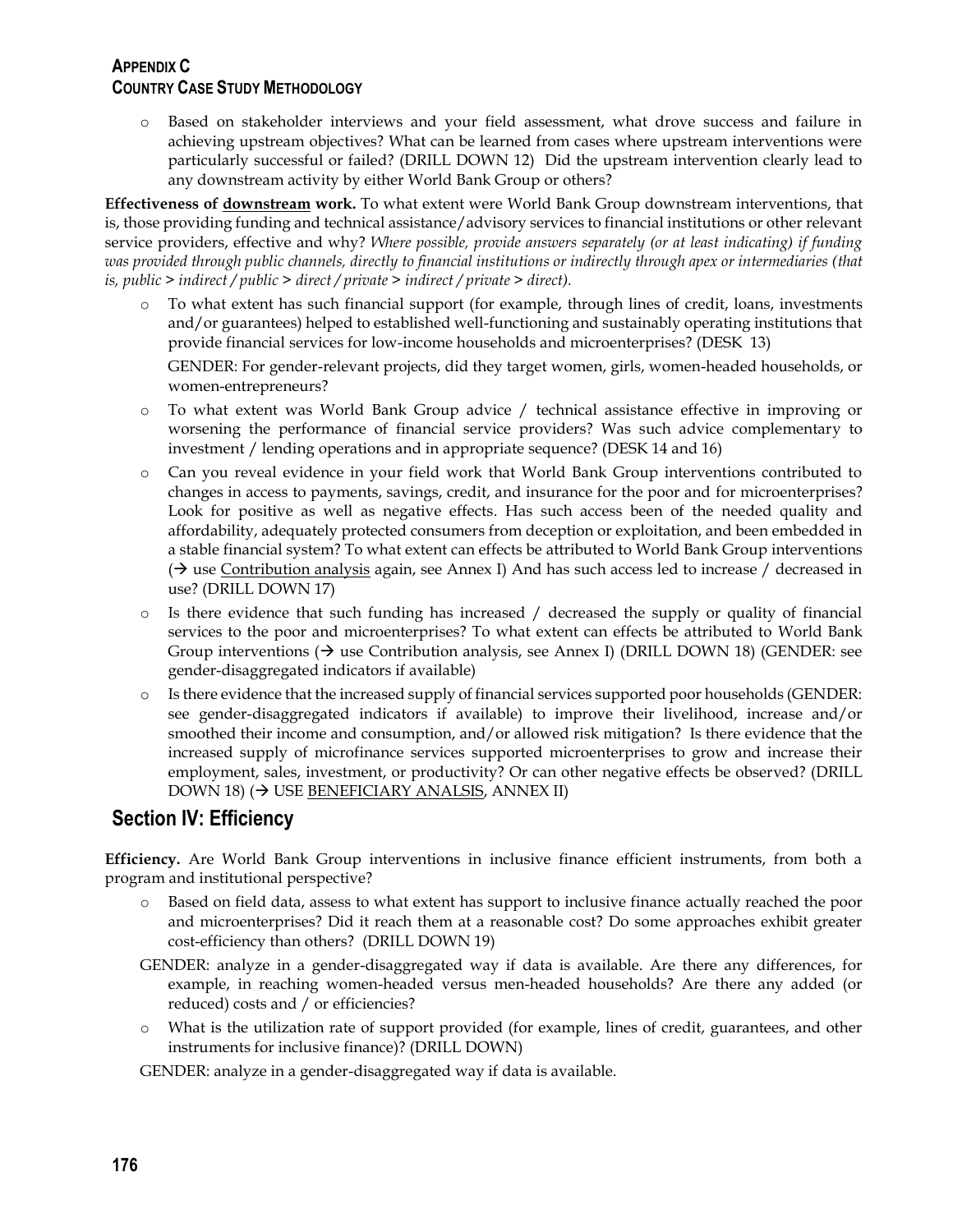- **Sustainability of results:** Is there evidence that the World Bank Group interventions will results in sustained financial inclusion (access and usage of financial services)? In your field visit, assess such sustainability beyond project closure. (DRILL DOWN)
- o For IFC and MIGA projects, one indicators of sustainability is the financial soundness of the supported financial institutions (for example, MFI). Assess their profitability beyond project closure (for example, by means of supervision reports). To what extent were subsidies the reason for good return? (DRILL DOWN)
- o Are subsidized World Bank Group activities meeting the target rate of return? After subsidization of World Bank Group comes to an end, can it reasonably be expected that benefits in correcting market failure will endure? Is there sufficient awareness of subsidization and its affordability and fiscal implication? (DRILL DOWN)
- o Are there any concerns raised over environmental or social (including gender-related) consequences of the World Bank Group activities? Were such consequences assessed and/or monitored as part of the activity?
- GENDER: If the project addressed gender issues in financial inclusion, does the community feel that project impact would last after the project closes? Were gender dynamics altered only during the project duration? Was there a change in household dynamics if women were given access to financial instruments through World Bank Group programs? Did this affect women at the community level or household level? (DRILL DOWN)

## **Section V: Work quality and coordination**

Is the World Bank Group effectively managing factors within its control? Complement data provided in the records with field assessment:

- o Is the World Bank Group meeting its established work quality standards in preparation, implementation, and supervision? How does performance vary by country conditions and the presence or absence of complementary or prior interventions? (DESK 21)
- o Are World Bank Group monitoring and reporting standards related to financial inclusion interventions adequate for accountability and learning? Is Bank Group management using the resulting data to improve performance and outcomes? (GENDER: check for gender-disaggregated indicators if available) (DESK 22 + indicators)
- o Are the FI interventions of the three World Bank Group institutions adequately coordinated? Consider the different views from the Country Office and the various stakeholders (MOF, other substantive ministries, implementation partners). Please provide specific examples of where coordination worked and where it was insufficient and why. Please refrain from referring to a general lack of coordination. (DRILL DOWN 23, BUILD ON / LINK TO ITEM 4 ABOVE)
- o Is there evidence that the three World Bank Group were leveraging synergies across their types of interventions, for example, through adequate coordination, or exploiting the comparative advantage of the three institutions and their respective tools / instruments, or through sequencing of their interventions? To what extent have complementary interventions contributed to the effectiveness of assistance? Has the presence or absence of multiple activities and/or sequenced activities influenced outcomes? (DRILL DOWN 23)
- <span id="page-10-0"></span>o What can we learn from successful or failed World Bank Group coordination across the various units contributing to the inclusive finance agenda? Which mechanisms of coordination (shared strategy, shared projects, formal or informal communication, and so forth) are most and least effective? (DRILL DOWN 23 / 24?).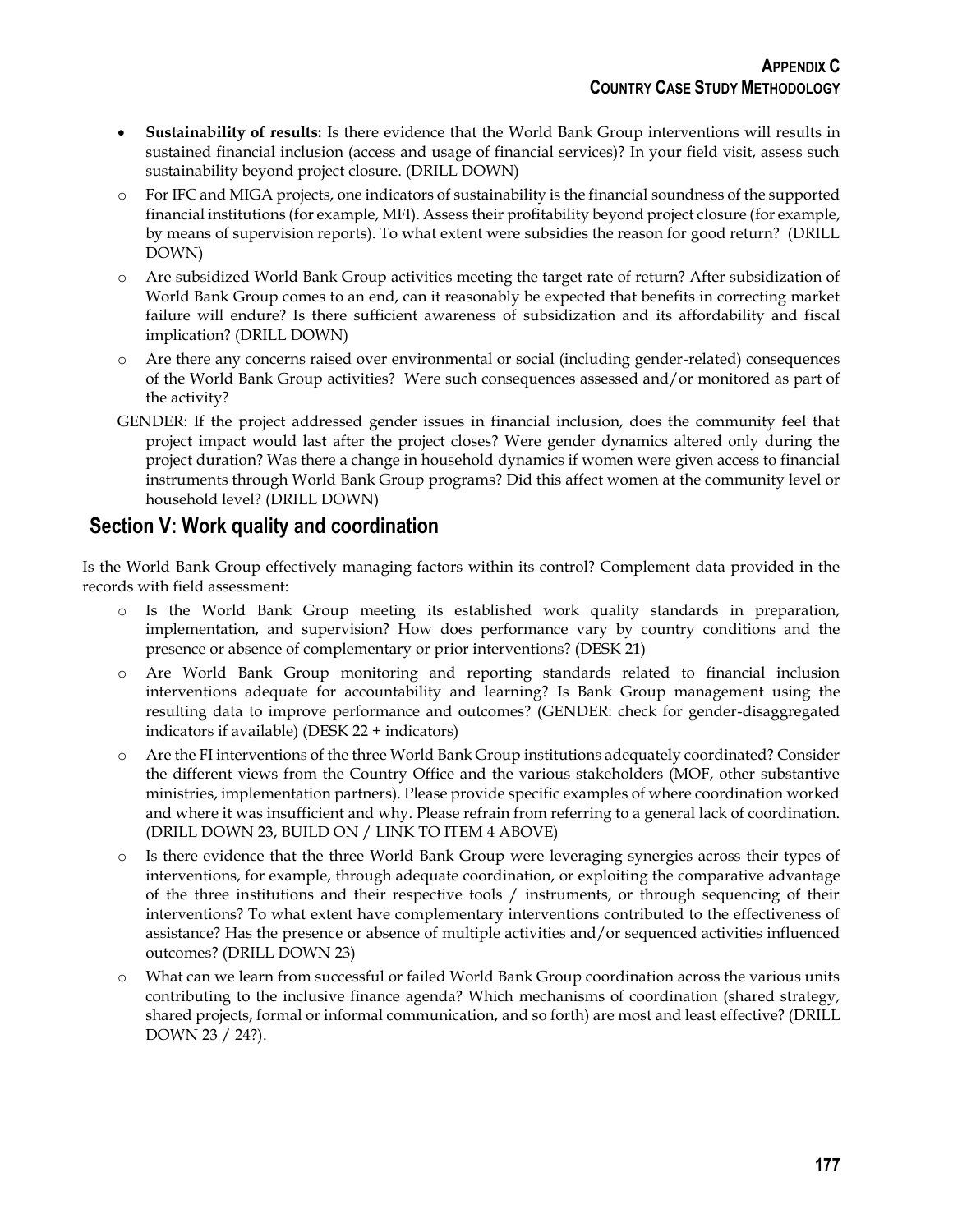## **APPENDIX C COUNTRY CASE STUDY METHODOLOGY**

### **CONTRIBUTION ANALYSIS**

**Contribution analysis was used in field-based country cases to help identify the extent to which World Bank Group interventions actually contributed to the observed development results.** Mayne (1999) defines contribution analysis as "[a] specific analysis undertaken to provide information on the contribution of a program to the outcomes it is trying to influence." Contribution analysis attempts to explore and perhaps demonstrate what Hendricks (1996) calls "plausible association"; whether "a reasonable person, knowing what has occurred in the program and that the intended outcomes actually occurred, agrees that the program contributed to those outcomes?" (Mayne 1999).

**A central challenge in evaluating the World Bank Group's program effectiveness in promoting financial inclusion is that it is never the only cause of observed outcomes and impacts.** Instead, activities contribute to observed outcomes that are also influenced by local and global policies, events, and activities, both positive and negative. Contribution analysis provides an explicit framework to consider the plausible association of interventions or programs to outcomes while accounting for the various other factors that may have influenced observed outcomes.

**Within a given context, where there is a challenge attributing outcomes to Bank Group activities, contribution analysis starts from a theory of change with a clear results chain linking World Bank Group activities to outcomes to impacts** which explicitly acknowledges any underlying assumptions, risks to the outcome, and other influencing factors outside of the direct control of the World Bank Group. After gathering all existing evidence available to test the theory of change, the evaluator assembles and assesses the contribution story, relating observed actions of the intervention or program to the observed outcomes. This begins to allow the evaluator to determine the credibility of the "story" and the main weaknesses. Further evidence gathering can explore areas where the story about the contribution of the intervention to results is less credible or clear. For example, field work can clarify what occurred in what sequence, how reasonable the initial assumptions in the theory of change were, and what the role of external influences and other contributing factors was, all in service of determining the contribution of World Bank Group activities. Using this evidence, the story can be strengthened and substantiated. See below figure for a visualization of the concept.

**Mission team applied contribution analysis using a sequenced methodology.** After constructing the results chain for the interventions in a given country, the team made explicit the risks, assumptions, and other contributing factors that may influence observed outcomes and impact. Desk work and interviews established the initial story about the contribution of the Bank Group program in each country to observed changes in financial inclusion. The six steps of contribution analysis are:

**Set out the attribution problem to be addressed.** Has the Program influenced the observed result? Is it reasonable to conclude that the program has made a difference? What conditions are needed to make this type of program succeed?

**Develop a theory of change and risks to it.** Develop the program logic/results chain describing how the program is supposed to work. Identify as well the main external factors at play that might account for the outcomes observed. This theory of change should lead to a plausible association between the activities of the program and the outcomes sought. The theory of change must include the assumptions made in the results chain and the inherent risks as well as external influences such as donor pressure, influences of peers and resourcing levels.

**Gather the existing evidence on the theory of change.** It is useful to first use existing evidence such as from past related evaluations or research, and from prior monitoring, to test the theory of change.

**Assemble and assess the contribution story, or performance story, and challenges to it -- why it is** reasonable to assume that the actions of the program have contributed (in some fashion, which you may want to try and characterize) to the observed outcomes.

How credible is the story? Does the pattern of results observed validate the results chain? Where are the main weaknesses in the story?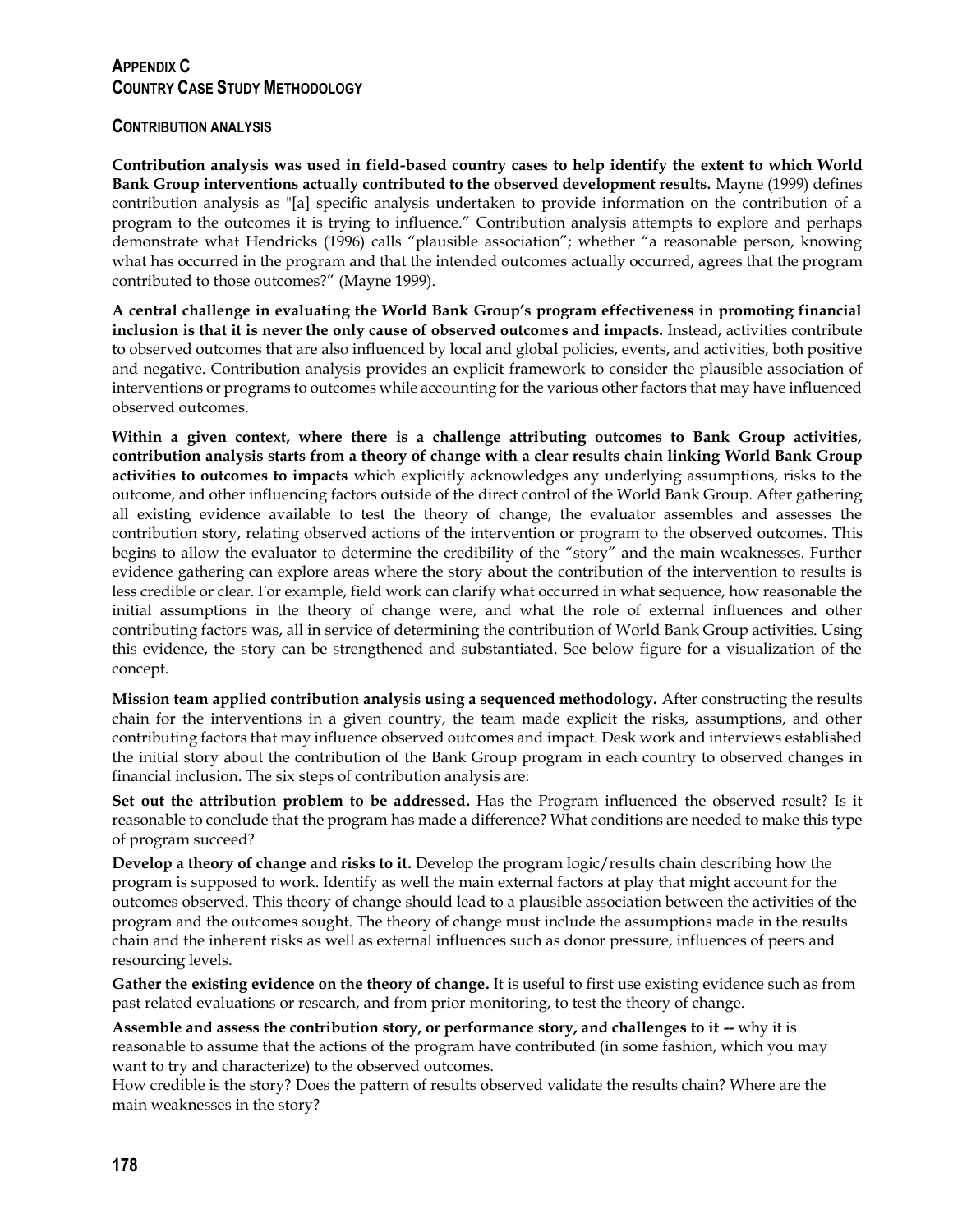**Seek out additional evidence.** Having identified where the contribution story is less credible, additional evidence is now gathered to augment the evidence in terms of what results have occurred, how reasonable the key assumptions are, and what has been the role of external influences and other contributing factors.

**Revise and, where the additional evidence permits, strengthen the contribution story.** With the new evidence, you should be able to build a more substantive and so more credible story, one that a reasonable person will be more likely to agree with. It will probably not be foolproof, but the additional evidence will have made it stronger and more plausible.

**The field missions will be used to validate this story and fill in missing information** required to understand how other (positively and negatively) contribution factors came into play and how reasonable were the assumptions underlying the hypothesized results chain. In the end, the aim for each country is to have a highly credible and well-evidenced account of the contribution of the World Bank Group program to financial inclusion.

Source: Excerpted from [http://betterevaluation.org/plan/approach/contribution\\_analysis](http://betterevaluation.org/plan/approach/contribution_analysis)



### <span id="page-12-0"></span>**OVERVIEW BENEFICIARY ANALYSIS – FOCUS GROUPS**

**Missions to five case studies countries allowed IEG to systematically gather information on the effects of World Bank Group interventions on beneficiaries.** The Theory of Change (see main report) defines as immediate outcomes access (or improved access) to financial services, including for the poor and microenterprises, meeting quality criteria of availability, stability, convenience, and so forth Final outcomes are welfare effects, such as income smoothing, improved standard of living, investments in health and education, increased sales or employment or productive investments (the latter few mainly for micro enterprises).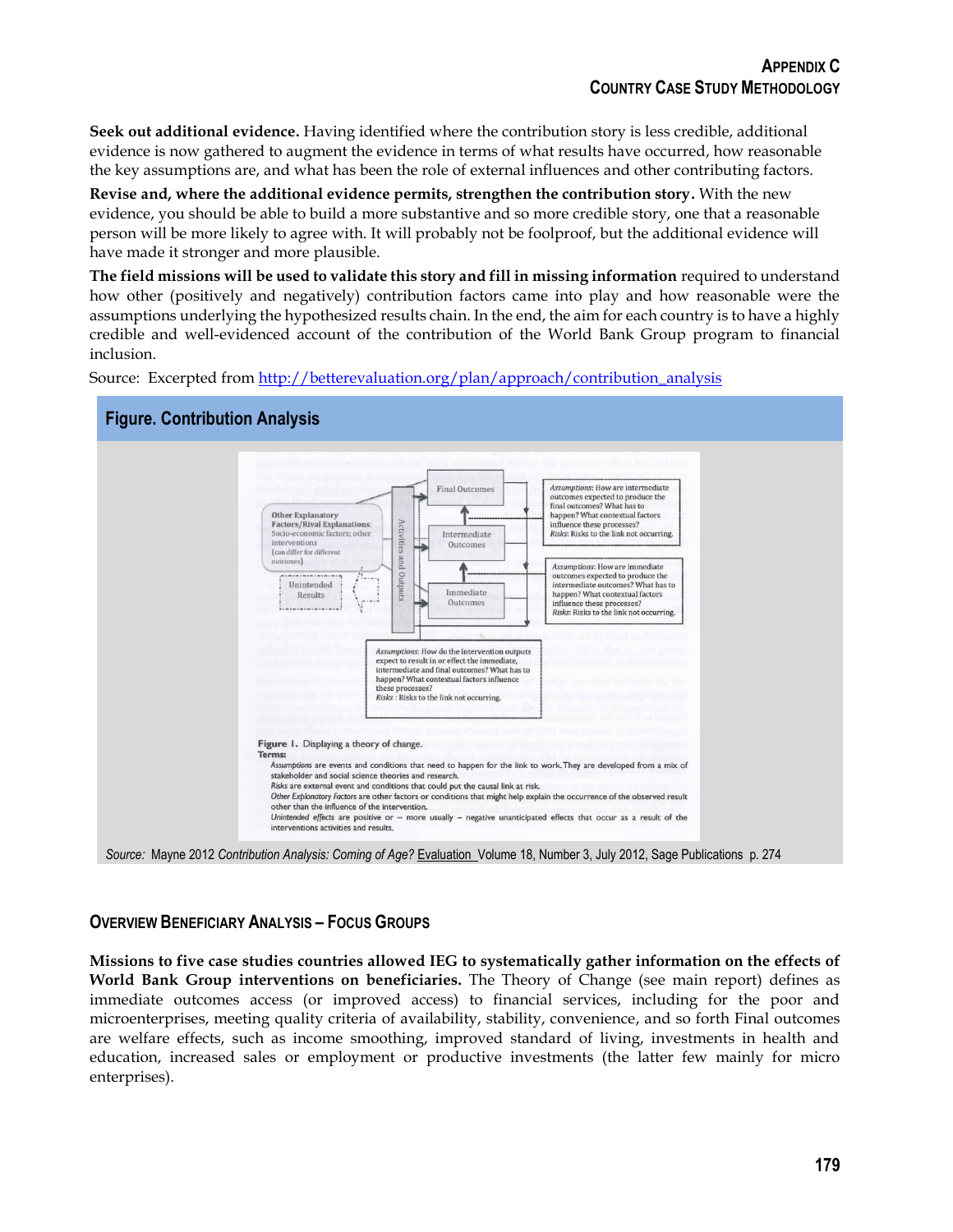## **APPENDIX C COUNTRY CASE STUDY METHODOLOGY**

**For the five mission-based country case studies, beneficiary analyses were conducted for the five field based case studies, the primarily focus was on qualitative methods**. At a minimum, mission teams conducted a series of structured interviews themselves during the field visit. These interviews were complemented by focus groups as a more formal and rigorous approach to data collection and analysis. Steps to conduct focus groups included:

- 1. **Identify suitable institutions** (for example, academic institutions, think tanks, consultants) who could assist in conducting a series of focus groups (mission leads, jointly with TTLs)
- *2.* **Develop research questions** and key topics to be assessed. For example, in case the World Bank Group supported an Agent Banking Model in the respective country: *What is (are) the biggest constraint(s) in accessing formal financial services?* (TTLs and mission teams)
- 3. **Identify a suitable project** with a defined beneficiary group. Select *one* project with well-defined project parameters and a delineated sphere of influence. (Mission team)
- 4. **Develop target group blueprint**: With the beneficiary group selected, identify the sub-groups that can help you answer the research questions. These subgroups should be internally homogeneous and suitable to respond to the research questions. To this end, select primary and secondary variables to delineate the population of the focus groups. For example: Aware / non-aware of the Agent Banking offering, user / non-user, male / female, distance to village (> or < 1km). Define variables that need to be controlled, for example, urban / rural, income level, education (Mission team).
- 5. **Recruit participants**, preferably through the contracted institutions. Note that this may pose logistical challenges and require a long lead time as we are targeting low-income household and microenterprises. (Contracted institution / consultant)
- 6. **Conduct and document** focus groups. Analyze data and prepare report. (Contracted institution / consultant)

Source: *Conducting Effective Focus Groups in the Field – The GDI Mini Manual*, by Janet Mancini Billson and Kyra M. Chamberlain, Group Dimensions International, 2013

## **LIST OF POTENTIAL STAKEHOLDERS TO BE INTERVIEWED**

- Government: MOF, relevant line ministries (housing, health, and so forth)
- Other Major FI players, including local Development Banks (Asian, African Doing Business, and so forth), the UN offices, major foundations
- Financial inclusion task force / unit with MOF or other entity that spearheads FI agenda
- Banking regulator and banking supervision / oversight bodies
- Central Bank
- National micro finance banks / institutions
- Other agencies, municipalities, ministries involved in FI agenda, if decentralized
- Credit Bureaus
- Recipients of World Bank AAA support
- **•** Beneficiaries
- Industry associations dealing with FI
- CSO organizations dealing with FI issues
- Consumer protection agency and or Transparency International local office
- IFC IS, IFC AS and MIGA clients of FI projects (that is, financiers)
- Other investors who were and were not successful in investing in MFI
- Banks and other financiers
- Academia / think tanks
- World Bank country office / TTLs, potentially also formed World Bank Country Directors / staff
- IFC country office / TTLs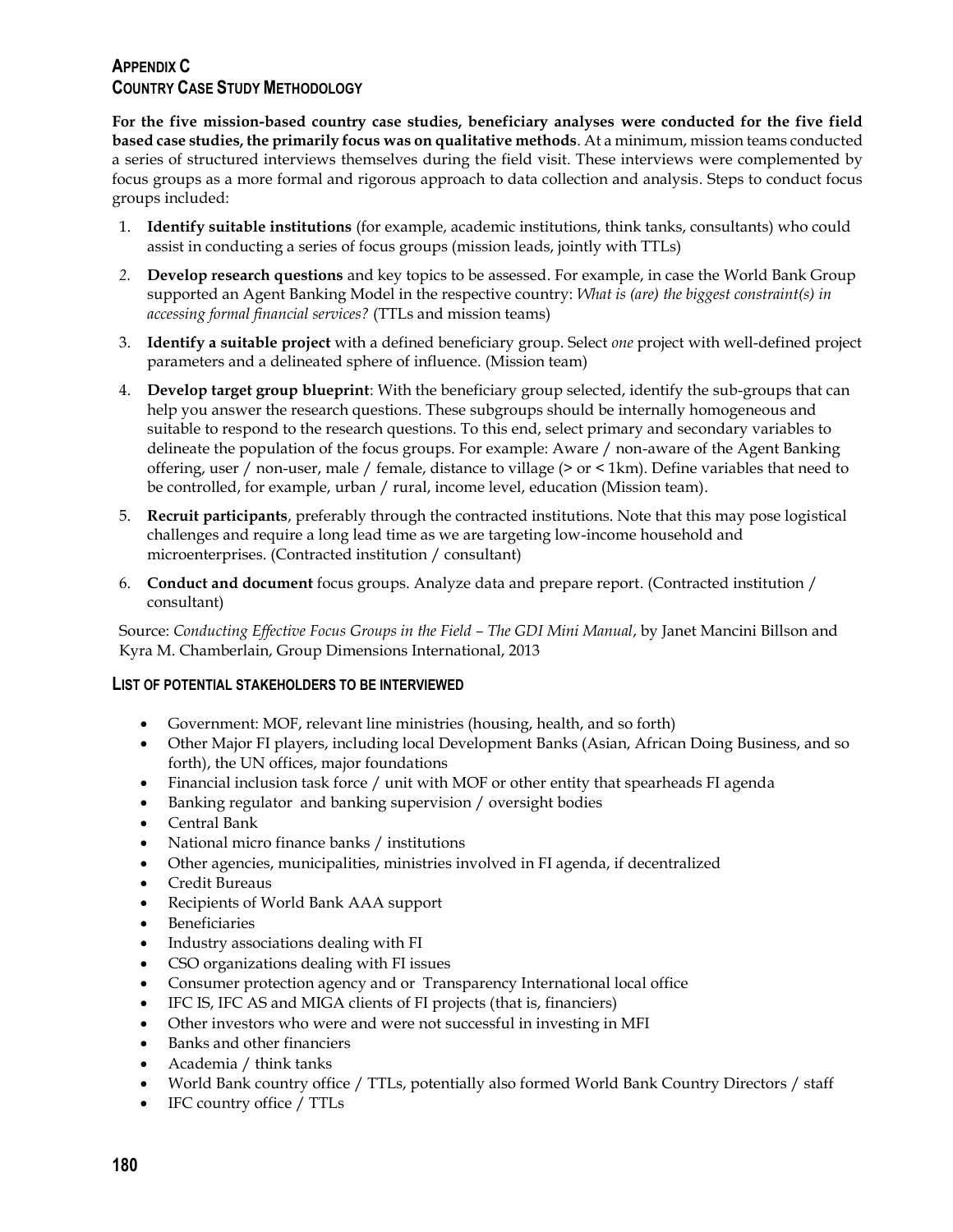## **Bibliography**

- Adams and Page 2005. *Do International Migration and Remittances Reduce Poverty in Developing Countries?* World Development. Vol. 33, No. 10, pp. 1645– 1669, 20059
- Agarwal, Sumit, Gene Amromin, Itzhak Ben-David, Souphala Chomsisengphet and Douglas Evanoff (2014) Predatory Lending and the Subprime Crisis, *Journal of Financial Economics* 113, 29-52.
- Aghion, Philippe, and Patrick Bolton. (1997). A Theory of Trickle-Down Growth and Development. *Review of Economic Studies* 64, 151-72.
- Aghion de Armendariz, Beatrix and Jonathan Morduch (2007) *The Economics of Microfinance*. MIT Press.
- Aker, Jenny, Rachid Boumnijel, Amanda McClelland and Niall Tierney (2013) *How Do Electronic Transfers Compare? Evidence from as Mobile Money Cash Transfer Experiment in Niger.* Tufts University Working Paper
- Aker, Jenny, Rachid Boumnijel, Amanda McClelland and Niall Tierney (2014) *Payment Mechanisms and Anti-Poverty Programs: Evidence from a Mobile Money Cash Transfer Experiment in Niger*, Tufts University Working Paper
- Angelucci, Manuela, Dean Karlan and Jonathan Zinman (2015). Microcredit Impacts: Evidence from a Randomized Microcredit Program Placement Experiment by Compartamos Banco, *American Economic Journal: Applied Economics* 7, 151-82.
- Aportela, Francisco (1999) "Effects of Financial Access on Savings by Low-Income People," available at:

http://www.lacea.org/meeting2000/Fe rnandoAportela.pdf.

- Ashraf, Nava (2009) Spousal Control and Intra-Household Decision Making: An Experimental Study in the Philippines, *American Economic Review*, 99, 1245–77, 2009.
- Ashraf, Nava, Dean Karlan, and Wesley Yin (2006a) Tying Odysseus to the Mast: Evidence from a Commitment Savings Product in the Philippines. *Quarterly Journal of Economics* 121, 673–97.
- Ashraf, Nava, Dean Karlan, and Wesley Yin (2006b) Deposit Collectors. *Advances in Economic Analysis & Policy*, 6, 1–22.
- Ashraf, Nava, Dean Karlan, and Wesley Yin (2010) Female Empowerment: Further Evidence from a Commitment Savings Product in the Philippines, *World Development* 38, 333–44.
- Ashraf, Nava, Xavier Gine and Dean Karlan (2009) Finding Missing Markets (and a Disturbing Epilogue): Evidence from an Export Crop Adoption and Marketing Intervention in Kenya, *American Journal of Agricultural Economics* 91, 973-990.
- Ashraf, Nava, Diego Aycinena, Claudia Martínez, and Dean Yang, (2015) Savings in Transnational Households: A Field Experiment Among Migrants in El Salvador. *Review of Economics and Statistics*, forthcoming
- Aterido, Reyes, Thorsten Beck and Leonardo Iacovone (2013) Access to Finance in Sub-Saharan Africa: Is There a Gender Gap? *World Development* 47, 102-120.
- Atkinson, Jesse, Alain De Janvry, Craig McIntosh, and Elisabeth Sadoulet (2013) Prompting Microfinance Borrowers to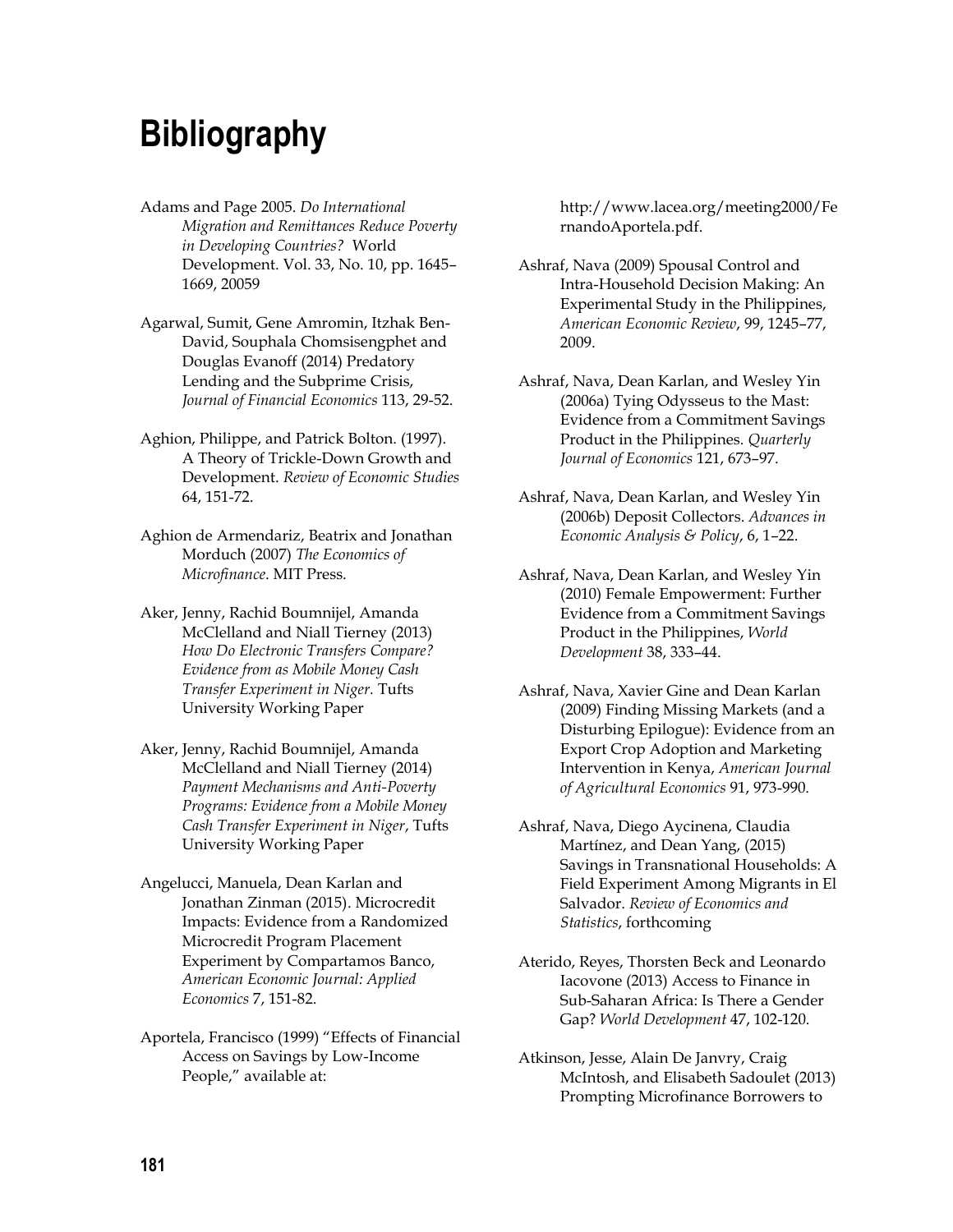Save: A Field Experiment from Guatemala, *Economic Development and Cultural Change* 62, 21-64.

- Attanasio, Orazio, Britta Augsburg, Ralph de Haas, Emla Fitzsimons, and Heike Harmgart (2015): The Impacts of Microfinance: Evidence from Jointliability Lending in Mongolia, *American Economic Journal: Applied Economics* 7, 90- 122.
- Augsburg, Britta, Ralph De Haas, Heilie Harmgart and Costas Meghir (2014) The Impacts of Microcredit: Evidence from Bosnia and Herzegovina *American Economic Journal: Applied Economics* 7, 183-203.
- Ayyagari, Meghana, Thorsten Beck and Mohamad Hoseini. (2013). Finance and Poverty: Evidence from India. CEPR Discussion Paper 9497.
- Bacchetta, Philippe and Gerlach, Stefan (1997). Consumption and Credit Constraints: International Evidence. *Journal of Monetary Economics* 40, 207-238.
- Banerjee, Abhijit (2013) Microcredit Under the Microscope: What Have We Learned in the Past Two Decades, and What Do We Need to Know? *Annual Review of Economics*, 5, 487–519.
- Banerjee, Abhijit and Ester Duflo, (2007). The Economic Lives of the Poor, *Journal of Economic Perspectives* 21, 141–67.
- Banerjee, Abhijit V. and Andrew F. Newman (1993) Occupational choice and the process of development, *Journal of Political Economy* 101, 274-98.
- Banerjee, Abhijit V., Dean Karlan and Jonathan Zinman (2015) Six Randomized Evaluations of Microcredit: Introduction and Further Steps, *American Economic Journal: Applied Economics* 7, 1-21.
- Banerjee, Abhijit V., Esther Duflo, Rachel Glennerster and Cynthia Kinnan (2015) The Miracle of Microfinance? Evidence from a Randomized Evaluation. *American Economic Journal: Applied Economics* 7, 22-53.
- Bauer, Michal Julie Chytilova and Jonathan Morduch (2012) Behavioral Foundations of Microcredit: Experimental and Survey Evidence from Rural India, *American Economic Review* 102, 1118-39.
- Beck, Thorsten (2010): FinAccess 2009: Trends, Analysis and Policy Conclusions. Mimeo for FSD Kenya
- Beck, Thorsten (2013). SME finance lessons from the recent literature Literature Survey for IEG.
- Beck, Thorsten, Patrick Behr and André Güttler (2013) Gender and Banking: Are Women Better Loan Officers?, *Review of Finance* 17, 1279-1321
- Beck, Thorsten, Asli Demirgüç-Kunt, and Ross Levine (2007). Finance, Inequality and the Poor: Cross-Country Evidence. *Journal of Economic Growth* 12, 27-49.
- Beck, Thorsten, Ross Levine, and Alexey Levkov. (2010). Big Bad Banks? The Winners and Losers from Bank Deregulation in the United States. *Journal of Finance* 65, 1637–1667.
- Beck, Thorsten, Asli Demirgüç-Kunt and Maria Soledad Martinez Peria (2008) Banking Services for Everyone? Barriers to Bank Access and Use around the World. *World Bank Economic Review* 22, 397 - 430*.*
- Beck, Thorsten, Samuel Maimbo, Issa Faye and Thouraya Triki. 2011 *Financing Africa: Through the Crisis and Beyond*. World Bank, Washington, D.C.
- Beck, Thorsten, Haki Pumak and Burak Uras (2014) Entrepreneurial Saving Practices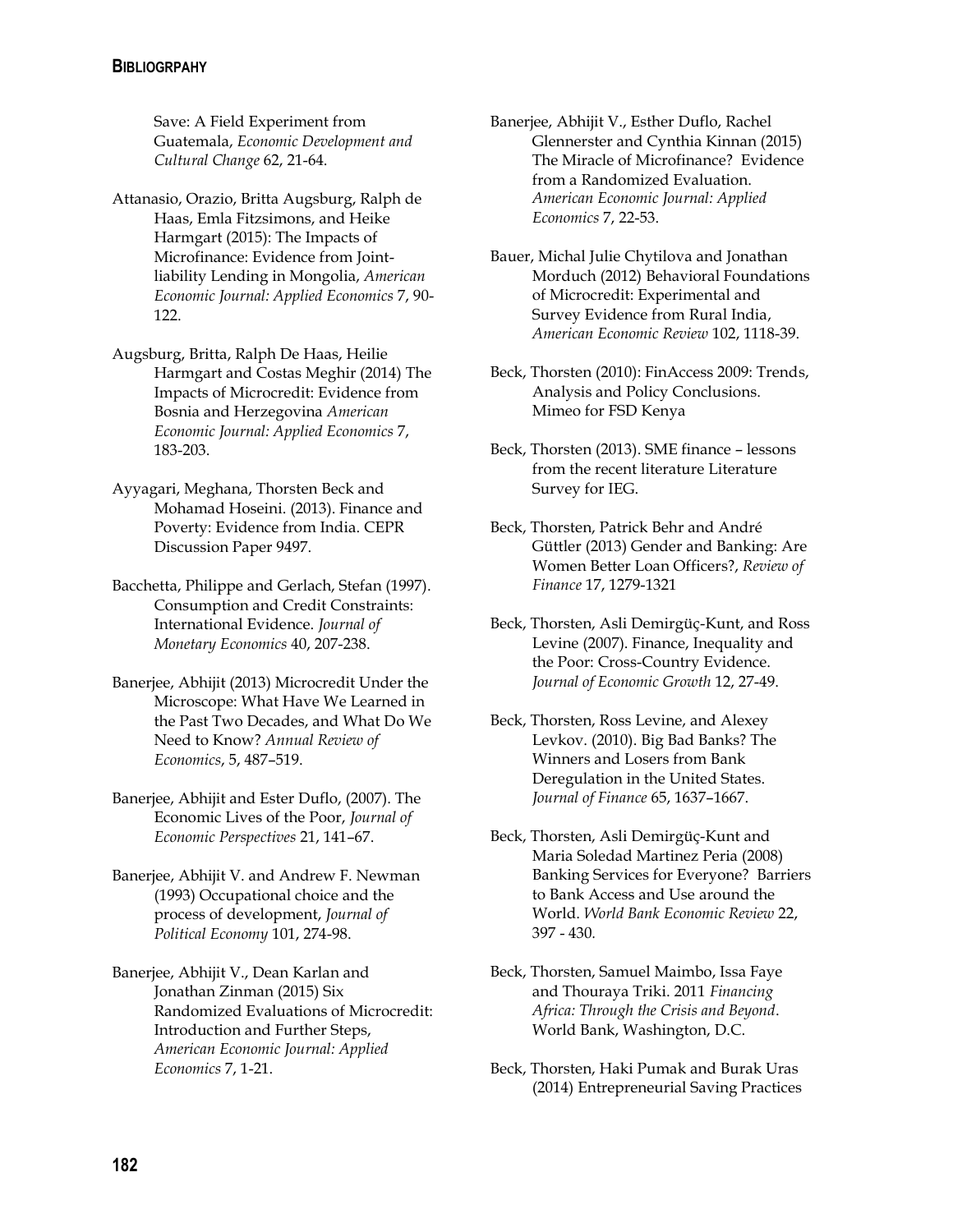and Reinvestment: Theory and Evidence. Working Paper.

- Beck, Thorsten (2015) *Microfinance – a critical literature survey*, Cass Business School, City University London, January 2015 (forthcoming)
- Berg, Gunhild and Bilal Zia (2013) Harnessing Emotional Connections to Improve Financial Decisions: Evaluating the Impact of Financial Education in Mainstream Media, World Bank Policy Research Working Paper No. 6407.
- Besley, Timothy and Coate, Stephen (1995). Group lending, Repayment Incentives and Social Collateral. *Journal of Development Economics* 46, 1–18.
- Besley, Timothy, Stephen Coate, and G. Loury (1993) The Economics of Rotating Savings and Credit Associations, *American Economic Review*, 83, 782–810.
- Blumenstock, Joshua, Nathan Engle and Marcel Fafchamps (2013) Risk Sharing and Mobile Phones: Evidence in the Aftermath of Natural Disasters. Working Paper
- Bouillon, Cesar P. and Luis R. Tejerina (2007) *Do We Know What Works? A Systematic Review of Impact Evaluations of Social Programs in Latin America and the Caribbean.* Inter-American Development Bank, Washington D.C.
- Bourreau, Marc and Marianne Verdier (2010) Cooperation for Innovation in Payment Systems: The Case of Mobile Payments. *Communications & Strategies*, n°79, 95- 113.
- Bruhn, M., L. Souza Leão, A. Legovini, R. Marchetti, and B. Zia (2013) Financial Education and Behavior Formation: Large-Scale Experimental Evidence from Brazil, World Bank Working Paper.
- Bruhn, Miriam, Gabriel Larra Ibarra and David McKenzie (2014) The Minimal Impact of a Large-Scale Financial Education Program in Mexico, *Journal of Development Economics* 108, 184-89.
- Bruhn, Miriam. (2009). Female-Owned Firms in Latin America: characteristics, performance, and obstacles to growth. World Bank Policy Research Working Paper 5122.
- Bruhn, Miriam, (2013). A Tale of Two Species: Revisiting the Effect of Registration Reform on Informal Business Owners in Mexico. *Journal of Development Economics* 103, 275-83.
- Bruhn, Miriam and Love, Inessa. (2014). *The Real Impact of Improved Access to Finance: Evidence from Mexico.* The Journal of Finance, Vol LXIX, No 3.
- Brune, Lasse, Xavier Giné, Jessica Goldberg, and Dean Yang (2013) Commitments to Save: A Field Experiment in Rural Malawi. University of Maryland Working Paper.
- Buera, Francisco J., Joseph P. Kaboski and Yongseok Shin (2012). The Macroeconomics of Microfinance, NBER Working Paper 17905.
- Burgess, Robin and Rohini Pande (2005) Do Rural Banks Matter? Evidence from the Indian Social Banking Experiment, *American Economic Review* 95, 780–95.
- Campos, Francisco, Aidan Coville, Ana Maria Fernandes, Markus Goldstein and David McKenzie (2012) Learning from Experiments that never Happened: Lessons from Trying to Conduct Randomized Evaluations of Matching Grant Programs in Africa, *Journal of the Japanese and International Economies* 33, 4- 24.
- Carpena, Fenella, Shawn Cole, Jeremy Shapiro and Bilal Zia (2013) Liability Structure in Small-Scale Finance: Natural Evidence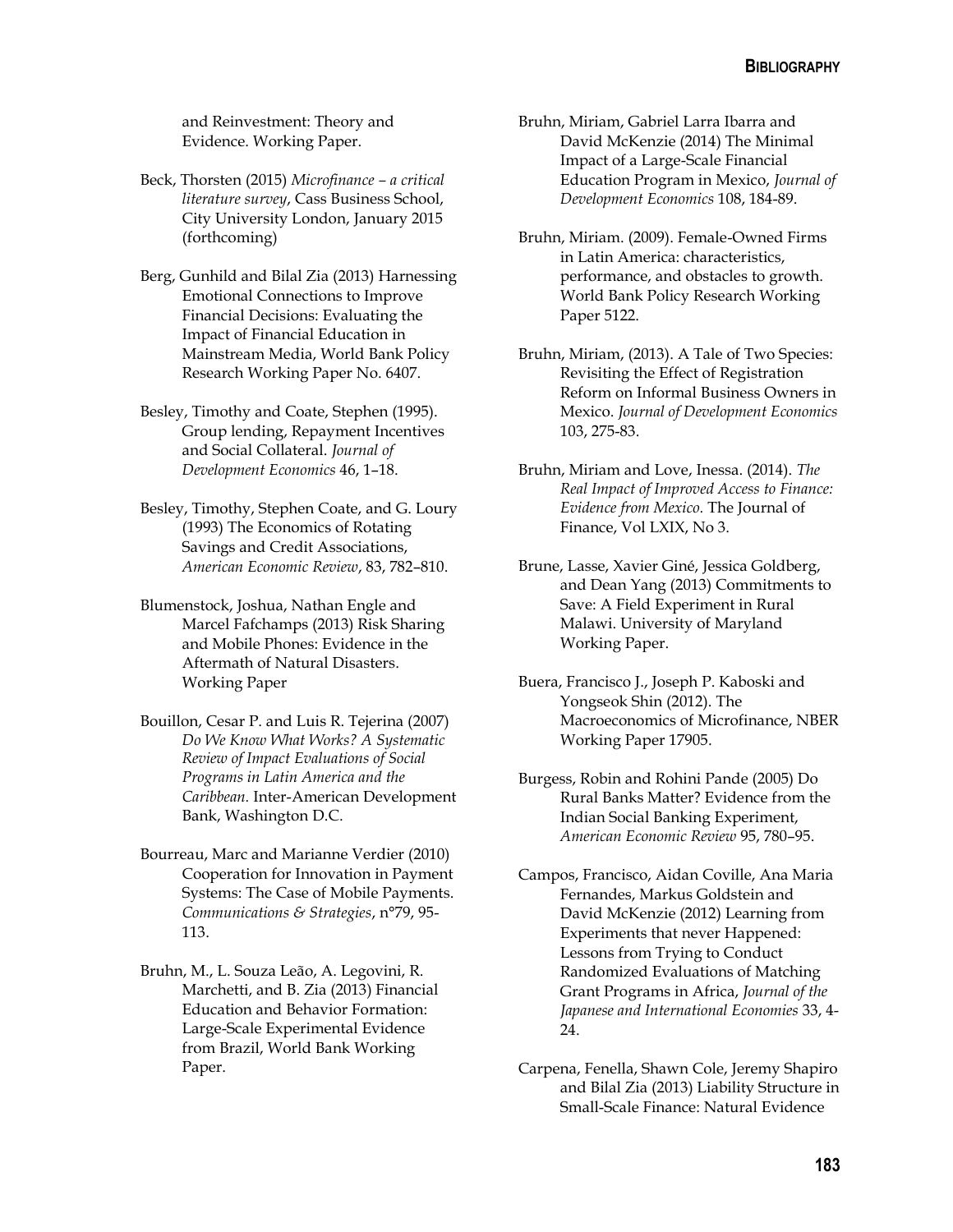### **BIBLIOGRPAHY**

from a Natural Experiment, *World Bank Economic Review* 27, 437–469

- Cassar, Alessandra and Bruce Wydick (2010) Does Social Capital Matter? Evidence from a Five-Country Group Lending Experiment. *Oxford Economic Papers* 62, 715-739.
- Centre for the Study of Financial Innovation. 2014 *Microfinance Banana Skins 2014*. Accion. UK. 2014
- CGAP (2011) *Global Standard-Setting Bodies and Financial Inclusion for the Poor: Toward Proportionate Standards and Guidance*. Washington, DC
- Chen, Greg, Stephen Rasmussen and Xavier Reille (2010) Growth and Vulnerabilities in Microfinance. Focus Note 61, CGAP, Washington D.C.
- Chin, Aimee, Leonie Karkoviata, and Nathaniel Wilcox (2011), Impact of Bank Accounts on Migrant Savings and Remittances: Evidence from a Field Experiment, University of Houston Working Paper.
- Christen, Robert, Timothy Lyman, and Richard Rosenberg (2003) *Guiding Principles for Regulation and Supervision of Microfinance*. CGAP, Washington D.C.
- Cole, Shawn (2009a) Financial Development, Bank Ownership and Growth. Or Does Quantity Imply Quality? *Review of Economics and Statistics* 91, 33-51.
- Cole, Shawn (2009b) Fixing Market Failures or Fixing Elections? Elections, Banks and Agricultural Lending in India. *American Economic Journal: Applied Economics* 1, 219-50.
- Cole, Shawn, Thomas Sampson, and B. Zia (2011). Prices or Knowledge? What Drives Demand for Financial Services in Emerging Markets? *Journal of Finance*, 66, 1933–67.
- Cole, Shawn A., Daniel Stein, and Jeremy Tobacman (2014) Dynamics of Demand for Index Insurance: Evidence from a Long-Run Field Experiment. *American Economic Review: Papers and Proceedings* 104, 284–290.
- Cole, Shawn A., Anna Paulson, and Gauri Kartini Shastry (2015). Smart Money? The Effect of Education on Financial Outcomes. *Review of Financial Studies,* forthcoming.
- Cole, Shawn, Xavier Gine, Jeremy Tobacman, Petia Topalova, Robert Townsend and James Vickery (2013) Barriers to Household Risk Management: Evidence from India. *American Economic Journal: Applied Economics* 5, 104-35.
- Cole, Shawn, Xavier Gine, and James Vickery (2013). How Does Risk Management Influence Production Decisions? Evidence from a Field Experiment. Harvard Business School Working Paper No. 13-080.
- Cole, Shawn*,* Gautam Gustav Bastian, Sangita Viyas, Carina Wendel, and Daniel Stein (2012) *The Effectiveness of Index-based Micro-insurance in Helping Smallholders Manage Weather-related Risks* London: EPPI-Centre, Social Science Research Unit, Institute of Education, University of London
- Coleman, Brent (1999). The Impact of Group Lending in Northeast Thailand. *Journal of Development Economics* 60:105-42.
- Collins, Darryl, Jonathan Morduch, Stuart Rutherford, and Orlanda Ruthven (2009) *Portfolios of the Poor: How the World's Poor Live on \$2 a Day*, Princeton University Press.
- Cotler, Pablo and Christopher Woodruff (2008). The Impact of Short-Term Credit on Microenterprises: Evidence from the Fincomun-Bimbo Program in Mexico, *Economic Development and Cultural Change* 56, 829-849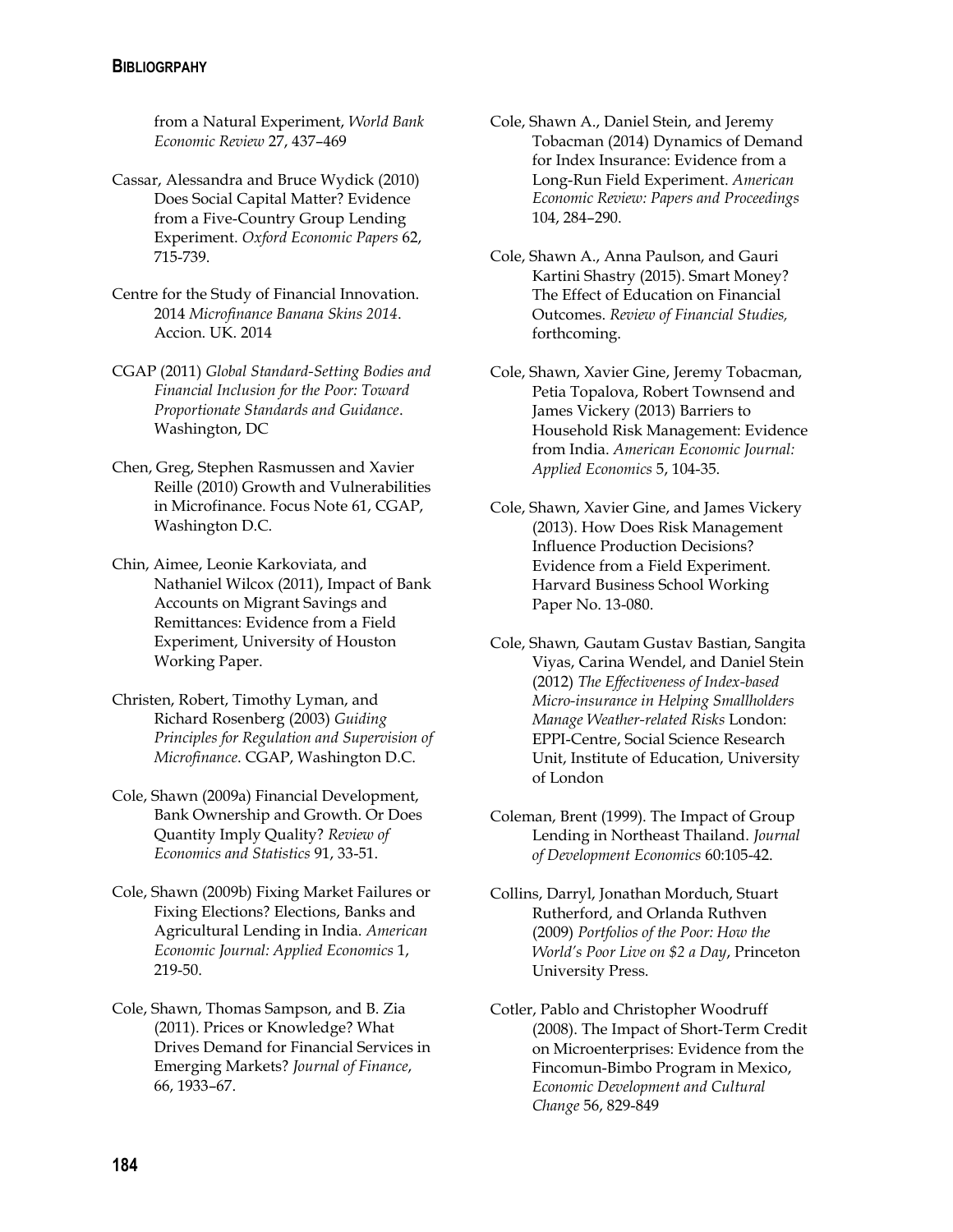- Crepon, Bruno, Florencia Devoto, Esther Duflo and William Pariente (2015) Estimating the Impact of Microcredit on Those Who Take It Up: Evidence from a Randomized Experiment in Morocco, *American Economic Journal: Applied Economics* 7, 123-50.
- Cull, Robert, Asli Demirguc-Kunt and Jonathan Morduch (2011) Does Regulatory Supervision Curtail Microfinance Profitability and Outreach. *World Development* 39, 949-65.
- Cull, Robert, Asli Demirguc-Kunt and Jonathan Morduch (2007) Financial Performance and Outreach: A Global Analysis of Microbanks, *Economic Journal* 117, F107-F133.
- Cull, Robert, Asli Demirguc-Kunt and Jonathan Morduch (2009) Microfinance Meets the Market. *Journal of Economic Perspectives* 23, 167-92.
- Cull, Robert, Asli Demirgüç-Kunt and Jonathan Morduch, (2014). Banks and Microbanks, *Journal of Financial Services Research* 46, 1-53.
- Cull, Robert, Sergio Navajas, Ippei Nishida and Renate Zeiler (2013) A New Index of the Business Environment for Microfinance, World Bank Policy Research Working Paper 6625.
- De Arcangelis, G, M. Joxhe, David McKenzie, Erwin Tiongson and Dean Yang (2014): Directing Remittances to Education with Soft and Hard Commitments: Evidence from a Lab-in-the-field Experiment and New Product Take-up among Filipino Migrants in Rome. Working Paper

De Janvry Alain, Craig McIntosh and Elisabeth Sadoulet (2010) The Demand and Supply Side Impacts of Credit Market Information. *Journal of Development Economics* 93, 173-88.

- De la Torre, Augusto & Gozzi, Juan Carlos & Schmukler, Sergio L., 2007. Innovative Experiences in Access to Finance: Market Friendly Roles for the Visible Hand? World Bank Policy Research Working Paper Series 4326.
- De Mel, Suresh, Craig McIntosh and Chris Woodruff (2013) Deposit Collecting: Unbundling the Role of Frequency, Salience and Habit Formation in Generating Savings. *American Economic Review: Papers and Proceedings.*
- De Mel, Suresh, David McKenzie and Chris Woodruff (2014) Business Training and Female Enterprise Start-up, Growth, and Dynamics: Experimental Evidence from Sri Lanka, *Journal of Development Economics* 106, 199-210.
- De Mel, Suresh, David McKenzie and Chris Woodruff. (2010). *Who Are the Microenterprise Owners? Evidence from Sri Lanka on Tokman v. de Soto.* In: Josh Lerner and Antoinette Schoar (Eds.) *International Differences in Entrepreneurship*. University of Chicago Press, 63-88
- De Mel, Suresh, David McKenzie and Chris Woodruff (2008) Returns to Capital: Results from a Randomized Experiment, *Quarterly Journal of Economics* 123, 1329- 72.
- Dehejia, Rajeev, Heather Montgomery and Jonathan Morduch (2012) Do Interest Rates Matter? Credit Demand in Dhaka Slums. *Journal of Development Economics* 97, 437-49.
- Demirguc-Kunt, Klapper, Singer and Oudheusden. 2015. The Global Findex Database 2014: Measuring Financial Inclusion Around the World. World Bank Group Policy Research Working Paper 7255, April 2015
- Demirguc-Kunt, Asli and Leora Klapper, (2013). Measuring Financial Inclusion: The Global Findex Database, World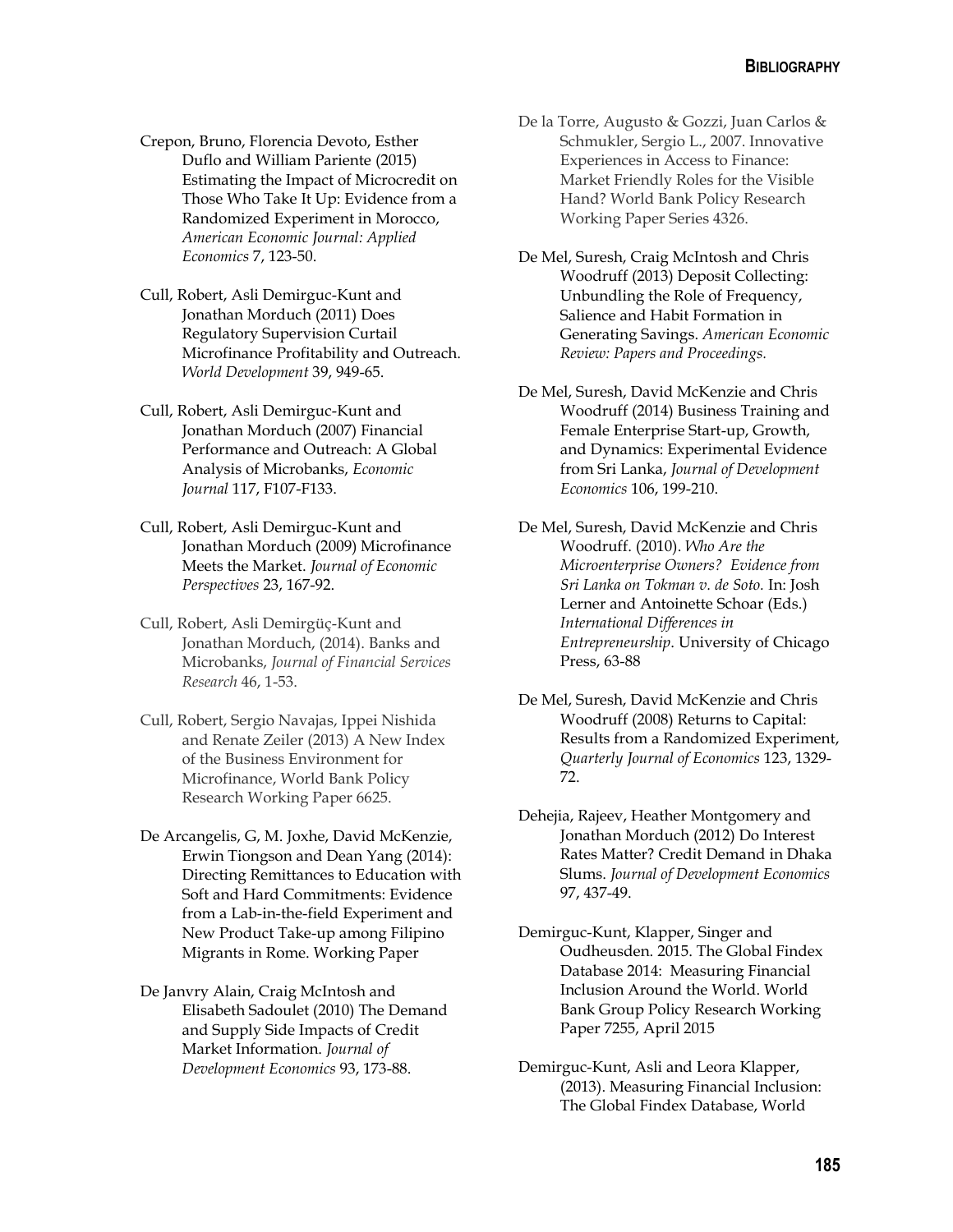#### **BIBLIOGRPAHY**

Bank Policy Research Working Paper No. 6025.

Demirguc-Kunt, Asli, Leora Klapper and Dorothe Singer (2013). Financial Inclusion and Legal Discrimination Against Women. World Bank Policy Research Working Paper 6416.

Dupas, Pascaline and Jonathan Robinson (2013a) Savings Constraints and Microenterprise Development: Evidence from a Field Experiment in Kenya, *American Economic Journal: Applied Economics*, 5, 163–92.

- Dupas, Pascaline and Jonathan Robinson, (2013b) Why Don't the Poor Save More? Evidence from Health Savings Experiments, *American Economic Review*, 103, 1138–7.
- Dupas, Pascaline, Sarah Green, Anthony Keats, and Jonathan Robinson (2015) Challenges in Banking the Rural Poor: Evidence from Kenya's Western Province. *NBER Africa Project Conference Volume*, forthcoming.
- Duvendanck, Maren, Richard Palmer-Jones, James G. Copestake, Lee Hooper, Yoon Loke and Nitya Rao (2011) *What is the evidence of the impact of microfinance on the well-being of poor people?* London: EPPI-Centre, Social Science Research Unit, Institute of Education, University of London.
- El Gamal, Mahmoud, Mohammed ElKomi, Dean Karlan and Adam Osman (2014) Bank-Insured RoSCA for Microfinance: Experimental Evidence in Poor Egyptian Villages, *Journal of Economic Behavior and Organization* 103 supp, S56- S73.
- Emran, M. Shahe, A. K. M. Mahbub Morshed and Joseph E. Stiglitz (2007) Microfinance and Missing Markets. Working Paper
- Farazi, Subika, 2014, *Informal Firms and Financial Inclusion - Status and Determinants*, Policy Research Paper 6778
- Fafchamps, Marcel, David McKenzie, Simon Quinn and Chris Woodruff (2014) Microenterprise Growth and the Fly-Paper Effect: Evidence from a Randomized Experiment in Ghana. Journal of Development Economics 106, 211-26.
- Feigenberg, Benjam, Erica Field and Rohini Pande (2013). The Economic Returns to Social Interaction: Experimental Evidence from Microfinance, *Review of Economic Studies* 80, 1459 - 1483.
- Fernandes, Daniel, John G. Lynch Jr., and Richard G. Netemeyer (2014) Financial Literacy, Financial Education, and Downstream Financial Behaviors. *Management Science* 60, 1861-83.
- Field, Erica, Rohini Pande, John Papp and Natalia Rigol (2013). Does the Classic Microfinance Model discourage Entrepreneurship among the Poor? Experimental Evidence from India. *American Economic Review* 103, 2196- 2226.
- Field, Erica, Rohini Pande, John Papp and Y. Jeanette Park (2012). Repayment Flexibility Can Reduce Financial Stress: A Randomized Control Trial with Microfinance Clients in India). *PLoS One*, Vol. 7, e45679.
- Field, E., S. Jayachandran, and R. Pande, Do Traditional Institutions Constrain Female Entrepreneurship? A Field Experiment on Business Training in India. *American Economic Review: Papers and Proceedings*, 100, 125–9, 2010.
- Fischer, Greg (2013). Contract Structure, Risk Sharing and Investment Choice, *Econometrica* 81, 883-939.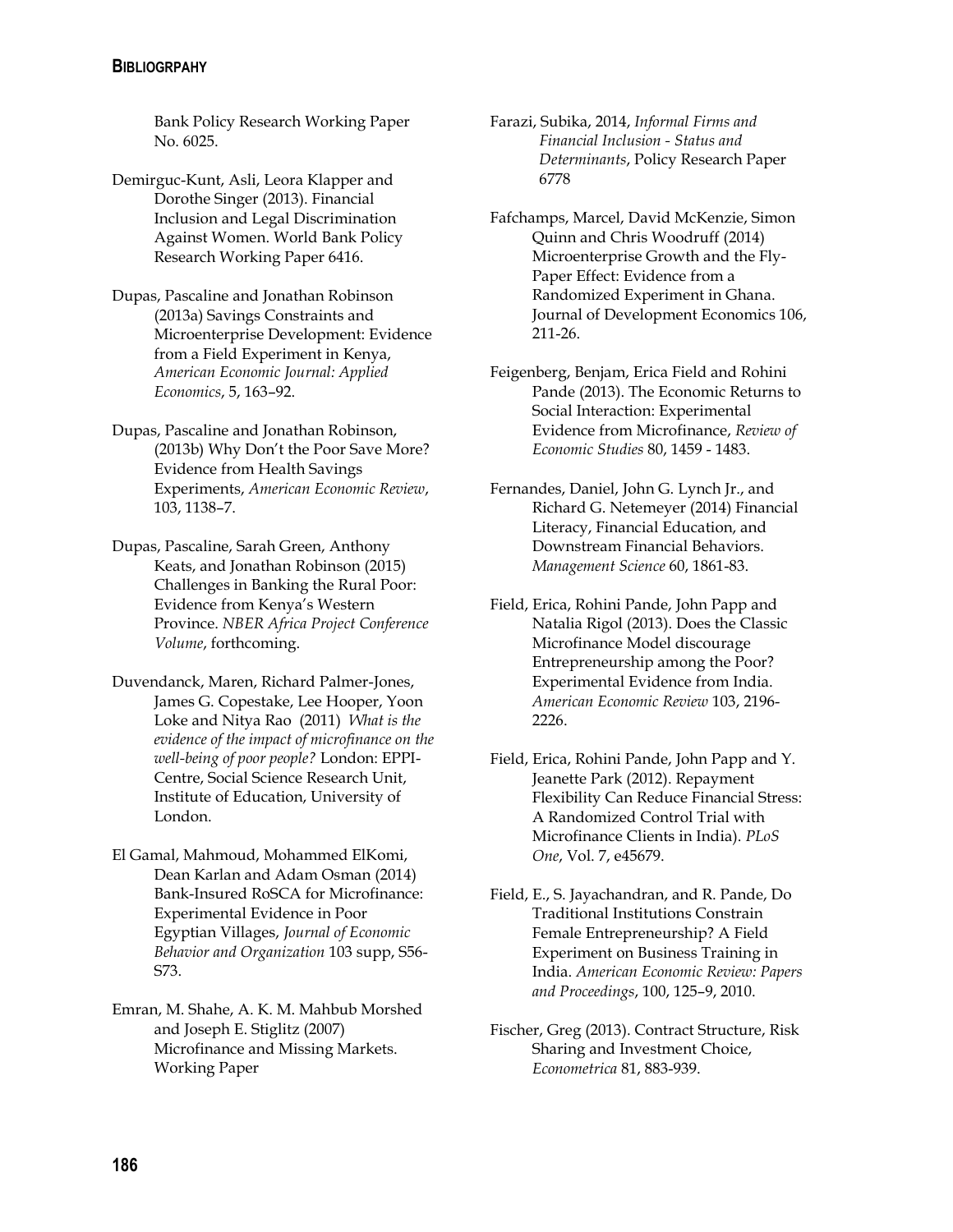Fischer Greg and Maitreesh Ghatak (2010): Repayment Frequency in Microfinance Contracts with Present-Biased Borrowers, Working Paper.

- Flory, Jeffret (2011) Micro-Savings & Informal Insurance in Villages: How Financial Deepening Affects Safety Nets of the Poor, A Natural Field Experiment, Becker Friedman Institute for Research in Economics Working Paper Series, University of Chicago.
- Galor, Oded and Joseph Zeira, 1993, Income Distribution and Macroeconomics, *Review of Economic Studies* 60, 35-52.
- Gaurav, Sarthak, Shawn A. Cole, and Jeremy Tobacman (2011) Marketing Complex Financial Products in Emerging Markets: Evidence from Rainfall Insurance in India. *Journal of Marketing Research* 48, S150–S162.
- Gine, Xavier and Dean Karlan. (2014) Group versus Individual Liability: Short and Long Term Evidence from Philippine Microcredit Lending Groups. *Journal of Development Economics* 107, 65-83.
- Giné, Xavier and Ghazala Mansuri (2015) Money or Ideas? A Field Experiment on Constraints to Entrepreneurship in Rural Pakistan. University of Chicago Working Paper
- Gine, Xavier, Pamela Jakiela, Dean Karlan, and Jonathan Morduch. 2010 Microfinance Games, *American Economic Journal: Applied Economics* 2, 60-95.
- Giné, Xavi, Jessica Goldberg, and Dean Yang (2012) Credit Market Consequences of Improved Personal Identification: Field Experimental Evidence from Malawi. *American Economic Review* 102, 2923–54.
- Giné, Xavi, Jessica Goldberg, D. Silverman, and Dean Yang (2013) Revising Commitments: Field Evidence on the Adjustment of Prior Choices,

NBER/University of Michigan Working Paper.

- Gine, Xavi and Martin Kanz (2014) The Economic Effects of a Borrower Bailout: Evidence from an Emerging Market. Working Paper
- Gine, Xavier, Karuna Krishnaswamy and Alejandro Ponce (2013) Strategic Default in joint liability groups: Evidence from a natural experiment in India. Working Paper
- Giné, Xavier, and Robert M. Townsend. (2004). Evaluation of Financial Liberalization: A General Equilibrium Model with Constrained Occupation Choice. *Journal of Development Economics* 74, 269–307.
- Giné, Xavier, Robert M. Townsend and James Vickery (2008) Patterns of Rainfall Insurance Participation in Rural India. *World Bank Economic Review* 22, 539- 66.
- Giné, Xavier, Robert M. Townsend and James Vickery (2007) Statistical Analysis of Rainfall Insurance Payouts in Southern India. *American Journal of Agricultural Economics* 89, 1248-1254.
- Giné, Xavi and Dean Yang (2009) Insurance, Credit and Technology Adoption: Field Experimental Evidence from Malawi. *Journal of Development Economics* 89, 1-11.
- Gonzalez, Adrian and Richard Rosenberg (2006): The State of Microfinance – Outreach, Profitability and Poverty. CGAP Working Paper
- Gonzalez, Adrian (2007) Efficiency Drivers of Microfinance Institutions: The Cost of Operating Costs. *MicroBanking Bulleting* 15.
- GSMA (2014) Mobile Money for the Unbanked Programme (MMU), December 2014.
- Hernández-Coss, Raúl, Chinyere Egwuagu, Jennifer Isern, and David Porteous.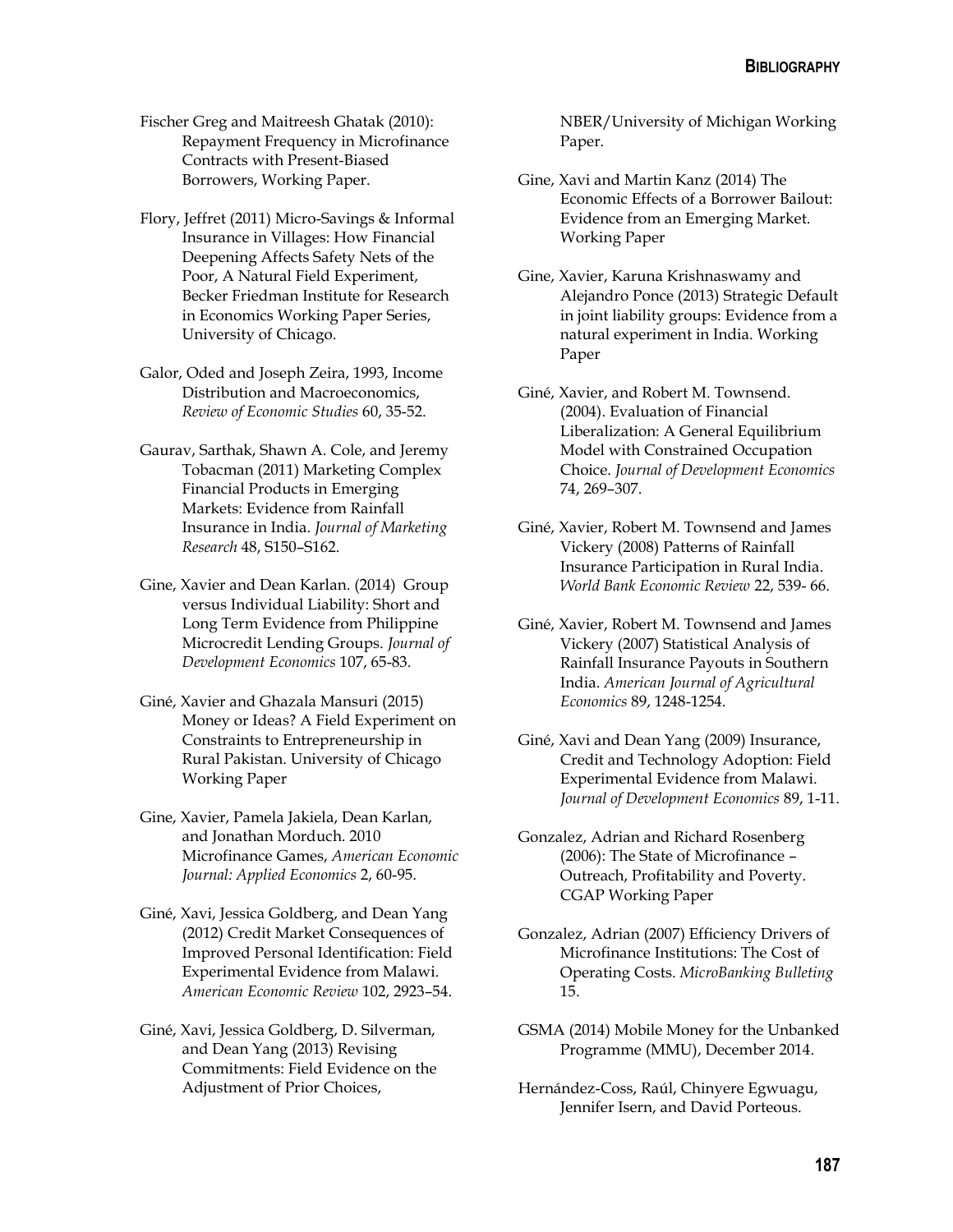### **BIBLIOGRPAHY**

2005. AML/CFT Regulation: Implications for Financial Service Providers That Help Low-Income People. CGAP Focus Note 29, Consultative Group to Assist the Poor, Washington, DC.

- Hermes, Nils, Robert Lensink and Aljar Mesters. (2011). Outreach and Efficiency of Microfinance Institutions. *World Development* 39, 938-48.
- Hsie, Chang-Tai and Peter J. Klenow. 2009. Misallocation and Manufacturing TFP in China and India. *Quarterly Journal of Economics* 124, 1403-48.
- IEG. 2008. Implementation Completion Report Review: *Mongolian Sustainable Livelihoods Project*
- IEG. 2008b. Implementation Completion Report Review: *Ghana Agricultural Services APL*
- IEG. 2009. Implementation Completion Report Review: *Rwanda Competitiveness and Enterprise Development*
- IEG. 2012. Implementation Completion Report Review: *Mali Financial Sector Development*
- IEG. 2015. *Cluster Review of the Africa Microfinance Program*, IEGPE
- IEG forthcoming. Project Performance Assessment Report: *Andhra Pradesh Rural Poverty Reduction Project* (Credit No. 37320-IN, 37321-IN, 46750-IN)
- IFC. 2010. *Two Trillion and counting – Assessing the Credit Gap for Micro, Small and Medium size Enterprises in the Development World.* IFC, McKinsey &Company. Washington DC.
- IFC. 2013. *Verifying accuracy of IFC's SME Measurement – Theme: Access to Finance.* Washington DC.
- IFC. 2015. *Small Beginnings for Great Opportunities*. Washington DC
- Jack, William and Tanveer Suri (2014) Risk Sharing and Transaction Costs: Evidence from Kenya's Mobile Money Revolution, *American Economic Review* 104, 183-223.
- Janzen, Sarah and Michael Carter (2014) After the Drought: The Impact of Microinsurance on Consumption Smoothing and Asset Protection. NBER Working Paper 19702
- Jappelli, Tullio and Marco Pagano (1989). Aggregate Consumption and Capital Market Imperfections: An International Comparison. *American Economic Review 79*, 1088-1105.
- Johnston, Don, and Jonathan Morduch. (2008). The Unbanked: Evidence from Indonesia. *World Bank Economic Review*  22, 517-37.
- Kaboski, Joseph P. and Robert M. Townsend (2012) The Impact of Credit on Village Economies, *American Economic Journal: Applied Economics* 4, 98-133.
- Kaboski, Joseph P. and Robert M. Townsend (2011) A Structural Evaluation of a Large Scale Quasi- experimental Microfinance Initiative, *Econometrica* 79, 1357-1406.
- Kanz, Martin (2012) What Does Debt Relief Do for Development. Working Paper.
- Karlan, Dean (2007) Social Connections and Group Banking, *Economic Journal* 117, F52-84.
- Karlan, Dean, Ed Kutsoati, Margaret McMillan and Chris Udry (2011) Crop Price Indemnified Loans for Farmers: A Pilot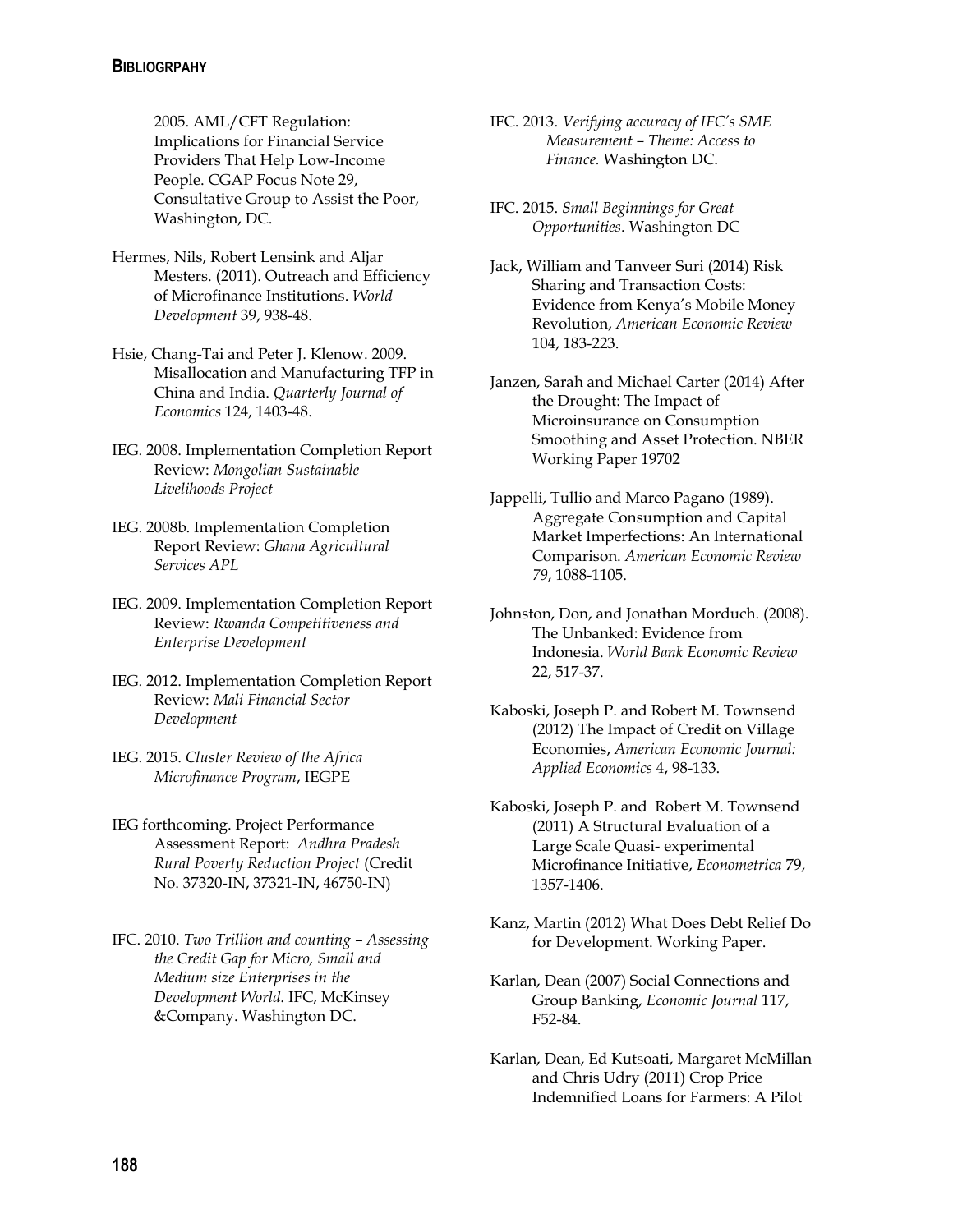Experiment in Rural Ghana. *Journal of Risk and Insurance* 78, 37-55.

- Karlan, Dean and Leigh Linden (2014) Loose Knots: Strong versus Weak Commitments to Save for Education in Uganda. NBER Working Papers 19863
- Karlan, Dean and Jonathan Morduch (2010) Access to Finance, in: Rodrik, Dani and Mark Rosenzweig (Eds.): *Handbook of Development Economics* 4703-84, Elsevier
- Karlan, Dean, Margaret McConnell, Sendhil Mullainathan and Jonathan Zinman (2015) Getting to the Top of Mind: How Reminders Increase Saving, *Management Science*, forthcoming.
- Karlan, Dean, Robert Osei, Isaac Osei-Akoto and Christopher Udry (2013) Agricultural Decisions after Relaxing Credit and Risk Constrains, *Quarterly Journal of Economics* 129, 597-652.
- Karlan, Dean, Ryan Knight and Chris Udry (2014) Consulting and Capital Experiments with Micro and Small Tailoring Enterprises in Ghana. Working Paper.
- Karlan, Dean, Aishwarya Ratan and Jonathan Zinman (2014) Savings by and for the Poor: A Research Review and Agenda, *Review of Income and Wealth* 60, 36-78.
- Karlan, Dean and Martin Valdivia (2011). Teaching Entrepreneurship: Impact of Business Training on Microfinance Clients and Institutions, *Review of Economics and Statistics* 93, 510-527.
- Karlan, Dean and Jonathan Zinman (2008) Credit Elasticities in Less Developed Countries: Implications for Microfinance, *American Economic Review* 98, 1040-68.
- Karlan, Dean and Jonathan Zinman (2009) Observing Unobservables: Identifying Information Asymmetries with a

Consumer Credit Field Experiment, *Econometrica* 77, 1993-2008.

- Karlan, Dean and Jonathan Zinman, (2013), Price and Control Elasticities of Demand for Savings, Dartmouth College Working Paper
- Karlan, Dean and Jonathan Zinman. (2010) Expanding Credit Access: Using Randomized Supply Decisions to Estimate the Impacts. *Review of Financial Studies* 23, 433-464
- Kelly, Sonja E. and Rhyne Elisabeth. (2015) *By the Numbers: Benchmarking Progress Toward Financial Inclusion.* Center for Financial Inclusion, Accion.
- Kevane, Michael and Bruce Wydick (2001) Social Norms and the Time Allocation of Women's Labor in Burkina Faso. *Review of Development Economics* 5. 119-129.
- Khandker, Shahidur (2005) Microfinance and Poverty: Evidence Using Panel Data from Bangladesh. *World Bank Economic Review* 19, 263-286.
- Khandker, Shahidur and Hussain Samad (2014). Dynamic effects of microcredit in Bangladesh. World Bank Policy Research Working Paper Series 6821
- La Porta, Rafael, Florencio Lopez-de-Silanes and Andrei Shleifer (2002): Government Ownership of Banks, *Journal of Finance* 57, 265-301.
- Levine, Ross. (2005) Finance and Growth: Theory and Evidence. In *Handbook of Economic Growth*, ed. Philippe Aghion and Steven N. Durlauf, 865–934. Amsterdam: Elsevier.
- Ludvigson, Sydney (1999). Consumption and Credit: A Model of Time-Varying Liquidity Constraints. *The Review of Economics and Statistics,* 81, 434-447.
- Luoto, Jill, Craig McIntosh and Bruce Wydick (2007) Credit Information Systems in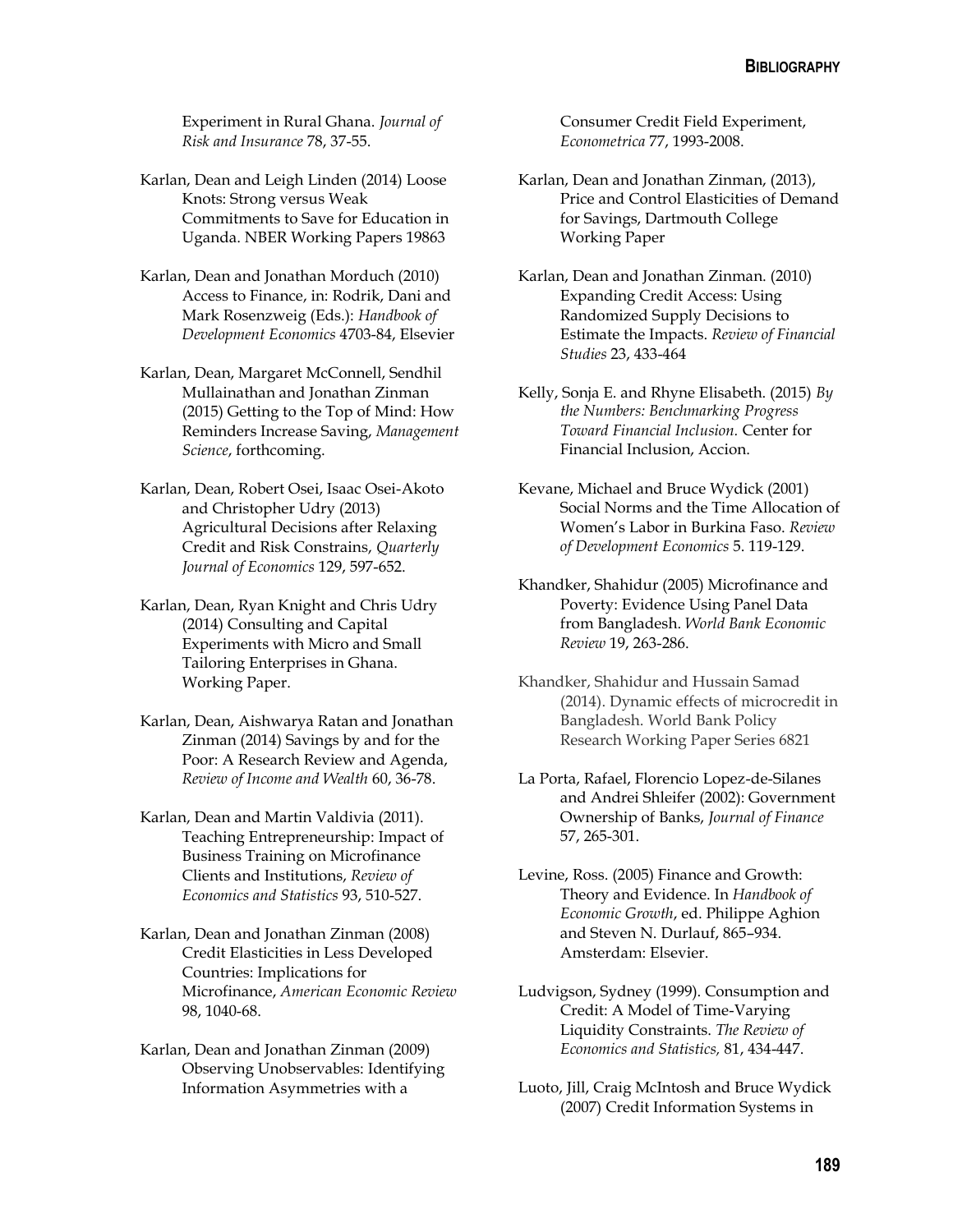Less Developed Countries: Recent History and a Test. *Economic Development and Cultural Change* 55, 313- 34.

- Maimbo, Samuel and Claudia Alejandra Henriquez Gallegos (2014) Interest Rate Caps Around the World: Still Popular but a Blunt Instrument. World Bank Policy Research Working Paper 7070.
- Mbiti, Isaac and David Weil (2011) Mobile Banking: The Impact of M-Pesa in Kenya. NBER Working Paper 17129.
- McIntosh, Craig (2008) Estimating Treatment Effects from Spatial Policy Experiments: An Application to Ugandan Microfinance, *Review of Economics and Statistics* 90, 15-28.
- McIntosh, Craig, Alexander Sarris and Fotis Papadopoulos (2013) Productivity, Credit, Risk, and the Demand for Weather Index Insurance in Smallholder Agriculture in Ethiopia. *Agricultural Economics* 44, 399-417.
- McIntosh, Craig and Bruce Wydick (2005) Competition in Microfinance. *Journal of Development Economics* 78, 271-98.
- McKenzie, David and Christopher Woodruff (2008) Experimental Evidence on Returns to Capital and Access to Finance in Mexico. *World Bank Economic Review* 22, 457-82.
- McKenzie, David and Christopher Woodruff. (2014). What Are We Learning from Business Training and Entrepreneurship Evaluations Around the Developing World? *World Bank Research Observer* 29, 48-82.
- Miller, Margaret, Julia Reichelstein, Christian Salas and Bilal Zia (2014) Can You Help Someone Become Financially Capable? A Meta-Analysis of the Literature. World Bank Policy Research Working Paper 6745.
- Morduch, Jonathan (1998) Does Microfinance Really Help the Poor? New Evidence from Flagship Programs in Bangladesh. Princeton University Mimeo.
- Mpogole, Mwaungulu, Mlasu, and Lubawa. 2012. *Multiple Borrowing and Loan Repayment: A Study of Microfinance Clients at Iringa, Tanzania.* Global Journal of Management and Business Research Volume XII Issue IV Version I March 2012
- Muralidharan, Karthik, Paul Niehaus, and Sandip Sukhtankar (2014) Payments Infrastructure and the Performance of Public Programs: Evidence from Biometric Smartcards in India. Working Paper.
- Nankhuni, Flora and Gloria Paniagua (2013) Meta*-Evaluation of Private Sector Interventions in Agribusiness: Finding out What Worked in Access to Finance and Farmer/Business Training* IFC, Washington D.C.
- Pande, Rohini, Shawn Cole, A. Sivasankaran, G. Bastian and K. Durlacher (2012) *Do Poor People's Access to Formal Banking Services Raise their Income?* London: EPPI-Centre, Social Science Research Unit, Institute of Education, University of London
- Pagano, Marco and Giovanni Pica (2012): Finance and Employment, *Economic Policy* 69, 5-55.
- Paniagua Gloria and Anastasiya Denisova (2012) *Meta-evaluation on job creation effects of private sector interventions*. IFC, Washington D.C.
- Pitt, Mark. M., and Shahidur Khandker. (1998). The Impact of Group-Based Credit Programs on Poor Households in Bangladesh: Does the Gender of Participants Matter? *Journal of Political Economy* 106: 958-96.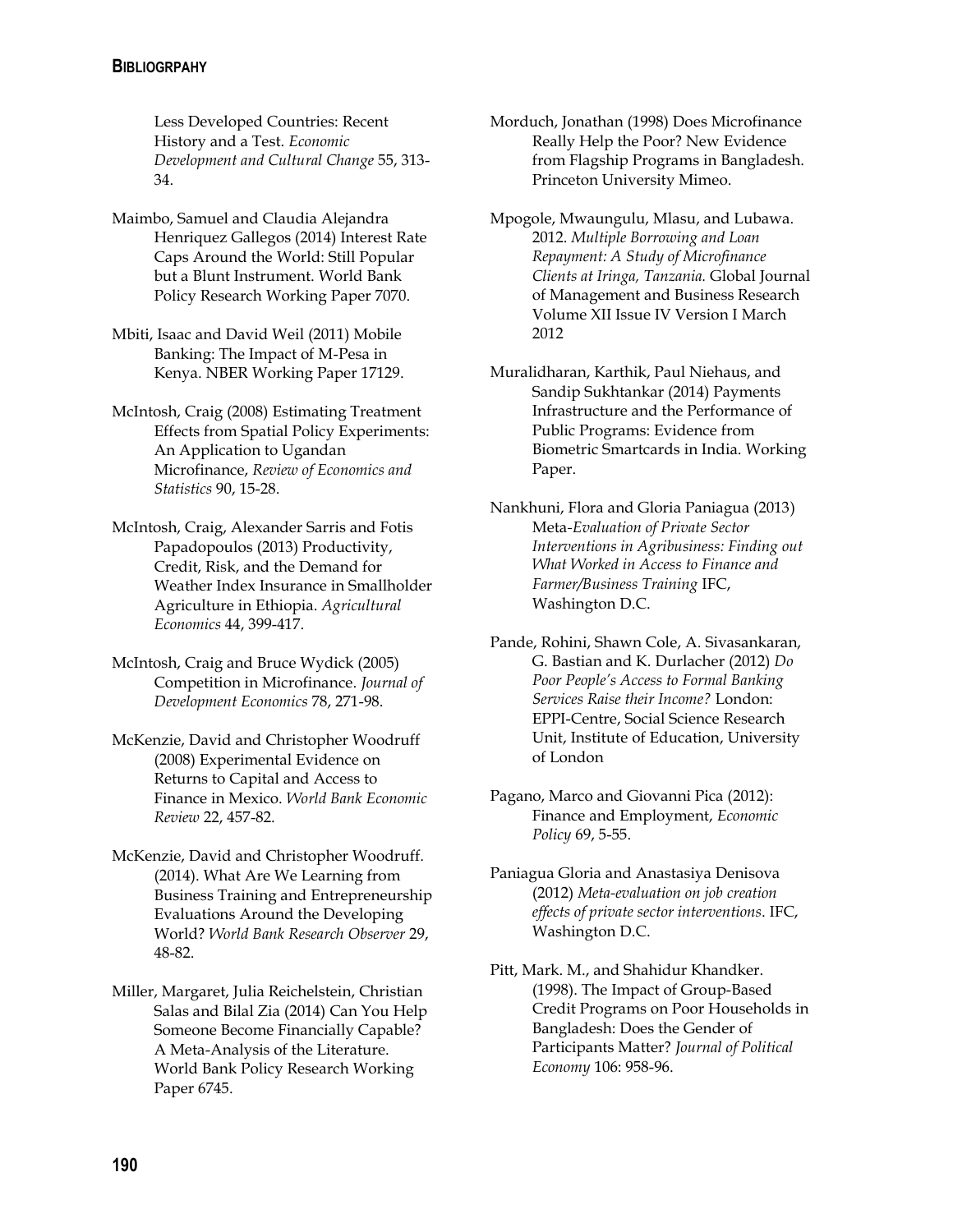PlaNet Rating (2013) *Microfinance Index of Market Outreach and Saturation*. Part 1 – Total Credit Market Capacity. Foundation PlaNet Rating 2013

Prina, Silvia (2013). Banking the Poor via Savings Accounts: Evidence from a Field Experiment, Case Western Reserve University, Weatherhead School of Management Working Paper.

- Ratha, D. (2013*) The Impact of Remittances on Economic Growth and Poverty*. Migration Policy Institute Policy Brief No. 8 September 2013, [www.migrationpolicy.org\]](http://www.migrationpolicy.org/).
- Ravallion, Martin. (2009). Should the Randomistas Rule? *The Economists' Voice* 6, 1-5.

Ravallion, Martin. (2011). Are We Really Assessing Development Impact? [http://blogs.worldbank.org/impactevaluatio](http://blogs.worldbank.org/impactevaluations/node/570) [ns/node/570](http://blogs.worldbank.org/impactevaluations/node/570)

- Robinson, Jonathan (2012) Limited Insurance Within the Household: Evidence from a Field Experiment in Kenya, *American Economic Journal: Applied Economics*, 4, 140–64.
- Roodman, David and Jonathan Morduch (2009) The Impact of Microfinance on the Poor in Bangladesh: Revisiting the Evidence.
- Rutherford, Stuart (2000). *The Poor and Their Money*, Oxford University Press, New Delhi.
- Rutledge, Susan. 2010. Consumer Protection and Financial Literacy: Lessons from Nine Country Studies. Policy Research Working Paper 5326, World Bank, Washington, DC.
- Schaner, Simone (2014a) The Persistent Power of Behavioral Change: Long-Run Impacts of Temporary Savings Subsidies for the Poor, Dartmouth College Working Paper.

Schaner, Simone (2014b) The Cost of Convenience? Transaction Costs, Bargaining Power, and Savings Account Use in Kenya, Dartmouth College Working Paper.

- Schaner, Simone (2015) Do Opposites Detract? Intrahousehold Preference Heterogeneity, Commitment, and Inefficient Strategic Savings, *American Economic Journal: Applied Economics*, forthcoming.
- Schicks, Jessica and Richard Rosenberg, (2011), Too Much Microcredit? A Survey of the Evidence on Over-Indebtedness. CGAP Occasional Paper 19, Washington, D.C.

Stewart, Ruth, Carina van Rooyen, Kelly Dickson, Mabolaeng Majoro, Thea de Wet*.* (2010) *What is the Impact of Microfinance on Poor People? A Systematic Review of Evidence from Sub-Saharan Africa.* London: EPPI-Centre, Social Science Research Unit, Institute of Education, University of London.

Stewart, Ruth, Carina van Rooyen, Marcel Korth, Admire Chereni, Natalie Revelo da Silva, Thea de Wet (2012) *Do Microcredit, Micro-savings and Micro-leasing Serve as Effective Financial Inclusion Interventions Enabling Poor People, and Especially Women, to Engage in Meaningful Economic Opportunities in Low- and Middle-Income Countries?* London: EPPI-Centre, Social Science Research Unit, Institute of Education, University of London.

- World Bank, Better than Cash Alliance and Bill & Melinda Gates Foundation (2014): *The Opportunities of Digitizing Payments.*  Washington D.C.
- Tarozi, Alessandro, Jaikishan Desai and Kristin Johnson (2015) The Impacts of Microfinance: Evidence from Ethiopia. *American Economic Journal: Applied Economics* 7, 1-21.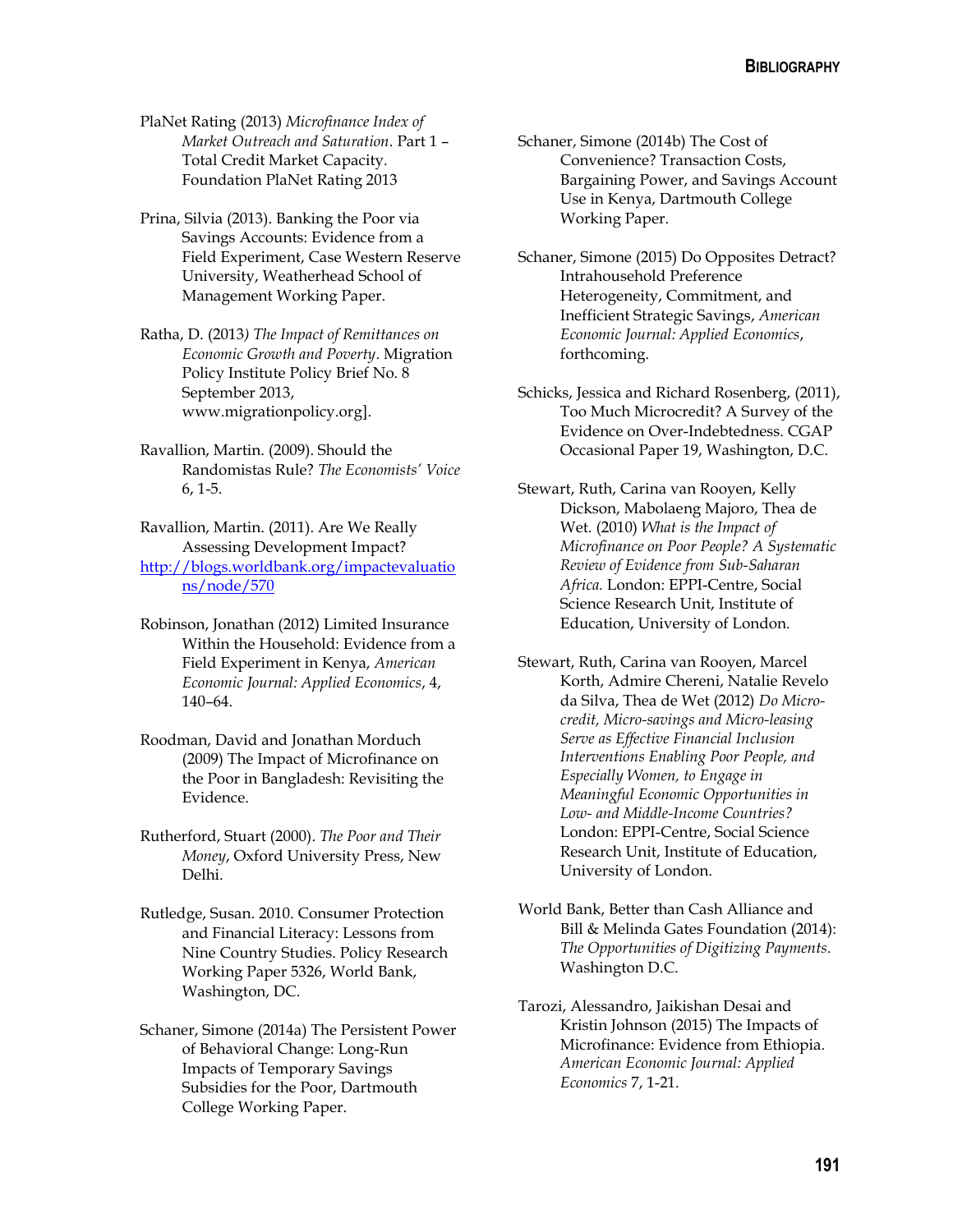- Tellez-Merchan, Camilo and Peter Zetterli (2014), The Emerging Global Landscape of Mobile Microinsurance, The Consultative Group to Assist the Poor (CGAP), Brief, January.
- Townsend, Robert M. (1995). Consumption Insurance: An Evaluation of Risk-Bearing Systems in Low-Income Economies, *Journal of Economic Perspectives* 9, 83-102.
- Udry, Christopher, (1990). Credit Markets in Northern Nigeria: Credit as Insurance in a Rural Economy. *World Bank Economic Review* 4, 251-69.
- Wydick, Bruce (1999) The Impact of Credit Access on the Use of Child Labor in Household Enterprises: Evidence from Guatemala. *Economic Development and Cultural Change* 47, 853-69.
- World Bank (2007) *Financial Sector Strategy for the World Bank Group*, March 28, 2007, Washington D.C.
- World Bank (2013) *Global Financial Development Report*, Washington, D.C.
- World Bank. 2014. *The Opportunities of Digitalizing Payments: How digitization of payments, transfers, and remittances contributes to the G20 goals of broad-based economic growth, financial inclusion, and women's economic empowerment.* A report by the World Bank Development Research Group, the Better Than Cash Alliance, and the Bill & Melinda Gates Foundation to the G20 Global Partnership for Financial Inclusion. Prepared for the G20 Australian Presidency, August 28, 2014
- World Bank and IMF (2005): Financial Sector Assessment: A Handbook, Washington, D.C.
- Yoong, Joanne, Lila Rabinovich and Stephanie Diepeveen (2012) *The impact of economic*

*resource transfers to women versus men. A systematic review.*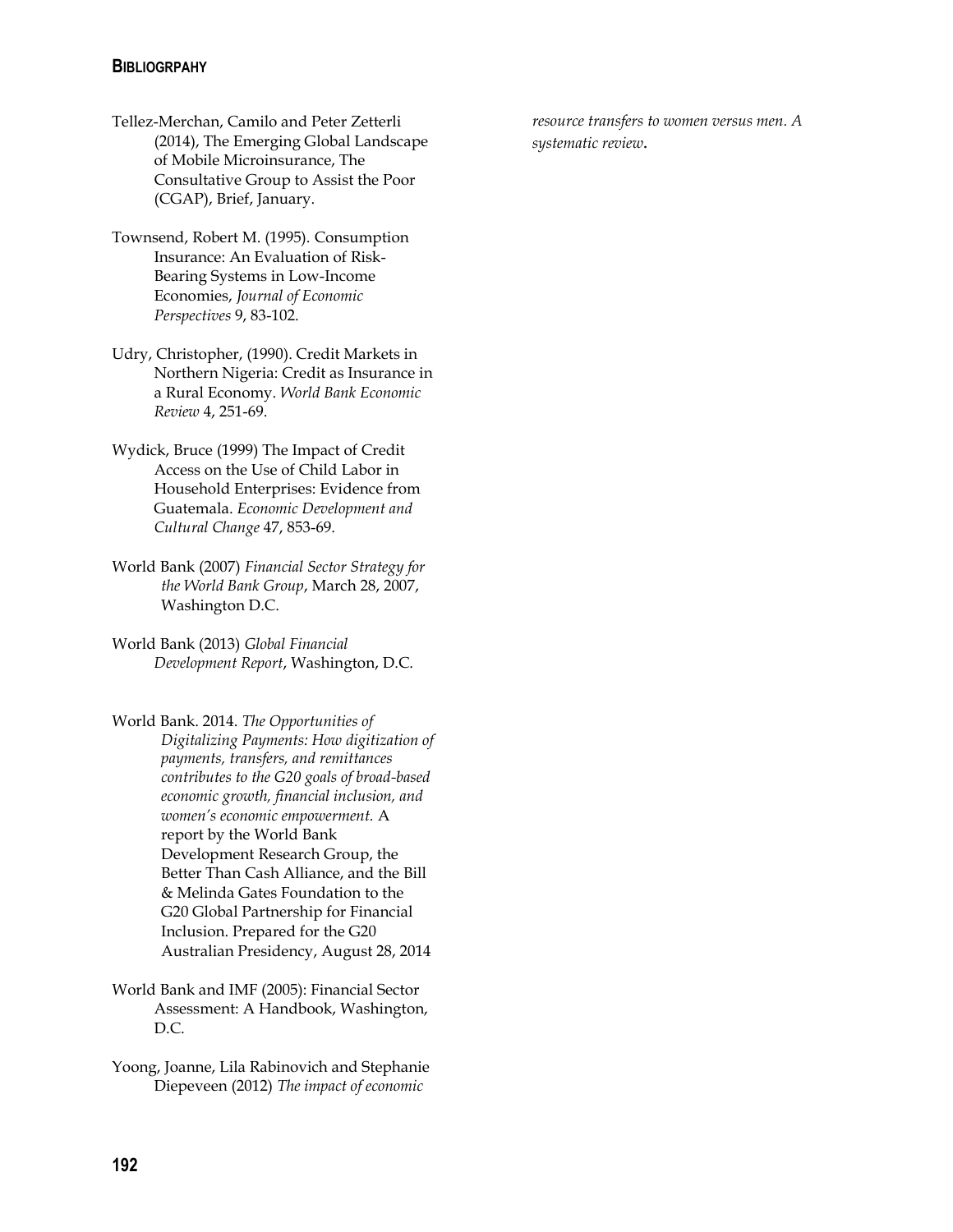## **Endnotes**

<sup>1</sup> Based on Global Findex 2014 data as in Demirguc-Kunt, Klapper, Singer and Oudheusden. 2015, 2011 World Bank Findex data; and IFC 2010.

<sup>2</sup> The President's statement especially emphasized electronic payments as an entrée to the financial system. "As early as 2020, such instruments as e-money accounts, along with debit cards and lowcost regular bank accounts, can significantly increase financial access for those who are now excluded." However, he also emphasized the importance of a range of services: ""When low-income workers or poor families gain access to basic financial services, they gain a foothold on the first rung of the ladder toward prosperity. Access to savings accounts, credit or remittances can help families afford essential services like water, electricity, housing, education and health care. When firms gain access to financial services such as credit or insurance, they can reduce business risks, expand their firms and create more jobs." Source: http://www.worldbank.org/en/news/pressrelease/2013/10/11/universal-financial-access-vital-reducing-poverty-innovation-jim-yong-kim

 $3$  Recognition was given to inclusive finance in milestone reports issued in 2013 by the United Nations Secretary-General and his [High Level Panel of Eminent Persons on the Post 2015](http://www.post2015hlp.org/the-report/)  [Development Agenda](http://www.post2015hlp.org/the-report/) (Source: http://www.unsgsa.org/priorities/key-initiatives/post-2015 development-agenda).

<sup>4</sup> Consistent with IFC usage of this term, these include microenterprises of less than 5 employees and very small enterprises of less than 10 employees.

<sup>5</sup> At the country level, the Global Findex data show sharp disparities in the use of financial services between high-income and developing countries. The share of adults in high-income countries who are "banked" is more than twice that in developing countries. In low-income countries formal account penetration stands at only 24 percent, compared to 89 percent in high-income countries. Looking more closely at the individual level, data also show significant variations. Wealthier adults tend to make greater use of formal financial services; in developing countries, adults in the highest 20 percent of income earners are more than twice as likely to have an account as those in the lowest 20 percent Disparities in the use of financial services based on many of these parameters exist also in developed countries, but they are more pronounced in developing countries. In other words, if you live in a developing country, it matters more whether you are poor, have a low level of education, or live in a rural area.

6 Insurance includes micro-insurance. Payments include person to person (P2P), person to business (P2B) and government to person (G2P) payments, including international remittances.

7 It would provide little benefit (and potentially great cost), for example, to try to increase the numbers of those who hold an account with the formal sector if they do not use it. By contrast, focusing only or mainly on access may distort incentives. In this context, by formal, IEG means established under and governed by law, whether or not the law is well-enforced.

8 In some usage, financial inclusion also includes financial services for SMEs, a topic covered in an earlier IEG evaluation. This evaluation does not include support for SMEs in its scope.

<sup>9</sup> For the methodology used to identify the evaluative portfolio, see Appendix A.

<sup>10</sup> Although this would depend on the interaction of supply and demand.

<sup>11</sup> I.e. costs that are independent of the amount of deposit or credit, the number of transactions of a client, or the number of clients served in a branch or by an institution.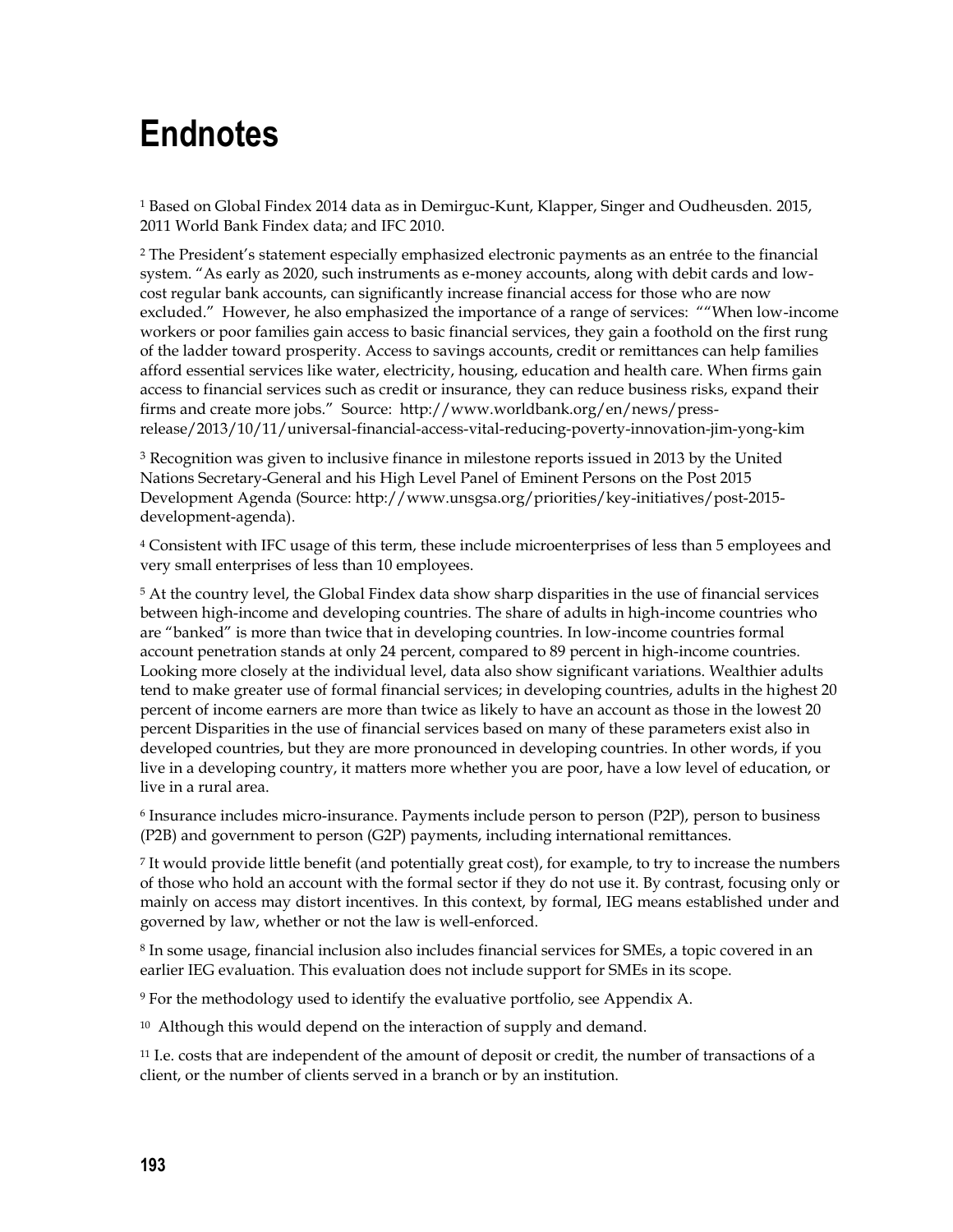## **ENDNOTES**

 $\overline{a}$ 

<sup>12</sup> An additional 108 financial inclusion projects evaluated between FY07-13 were identified, but these were approved prior to 2007 and are thus not included in Table 2 (8 IFC AS, 32 IFC Investment, and 68 World Bank lending). However, they will be included in the evaluated portfolio. The difference in coverage between the committed and evaluated portfolios are clearly represented in the evaluation.

<sup>13</sup> But not including SMEs.

<sup>14</sup> For these master contracts, its subprojects were recorded as a single project for each host country except for Ukraine, Georgia, and Serbia, where each host country had more than one guarantee and thus the collection of guarantees for a host country counted as one project.

<sup>15</sup> Commissioned by IEG and conducted by Prof Thorsten Beck (Beck 2015, forthcoming).

<sup>16</sup> For example, Hsie and Klenow (2009) show that 90 percent of all enterprises in India never grow. De Mel, McKenzie, and Woodruff (2010) show that only 30 percent of microenterprise owners in Sri Lanka have characteristics like large firm owners, whereas 70 percent are similar to wage workers.

<sup>17</sup> For a more in-depth discussion, see Aghion de Armendariz and Morduch 2007.

<sup>18</sup> See for example Beck, Behr and Güttler (2013) who presents evidence from two MFIs in Albania and Bolivia that lend to both men and women.

<sup>19</sup> Formally incorporated in 2002, the Microfinance Information Exchange (MIX) is a nonprofit organization that facilitates collection and exchange of public data designed for microfinance practitioners. MIX receives periodic financial statements and various operational metrics voluntarily from a set of MFIs in developing countries. MIX has been accumulating these annual (and in some cases quarterly) data since at least 1995, providing an important source of information on the size, nature, and performance of the microfinance sector. By 2011, some 1,650 MFIs were reporting data to MIX (compared to three in 1995). Typically there is a considerable reporting lag (of up to three years), especially with smaller institutions. Using the MIX data as a key data source for the evaluation helped IEG better understand the practices and performance of microfinance institutions, as well as observe their response to the global financial crisis and longer-term trends over time. It was also a major source in analyzing the strategic relevance of World Bank Group resources allocation, as MIX data provide a sense of the size of the microcredit market in a given country (see Chapter 2).

<sup>20</sup> Generally the literature takes the average loan size as a proxy for the extent to which micro finance services reach the poor, that is, assuming the smaller the volumes of, for example, credit the higher the likelihood that such credit reaches the poor.

<sup>21</sup> Commissioned for this study and conducted by Prof Thorsten Beck, Professor of Banking and Finance at Cass Business School in London.

<sup>22</sup> [http://www.worldbank.org/en/news/press-release/2015/04/17/world-bank-group-coalition](http://www.worldbank.org/en/news/press-release/2015/04/17/world-bank-group-coalition-partners-make-commitments-accelerate-universal-financial-access)[partners-make-commitments-accelerate-universal-financial-access](http://www.worldbank.org/en/news/press-release/2015/04/17/world-bank-group-coalition-partners-make-commitments-accelerate-universal-financial-access)

<sup>23</sup> For example see Ashraf, Karlan and Yin 2010; Bruhn and Love 2014; Bruhn and others 2013; Bruges and Pande 2005; Karlan and Zinman 2010.

<sup>24</sup> According to MIX data 2012.

 $25$  In the relevant loan segment, according to IFC and McKinsey data (IFC 2010), classified as "very small", "micro" and "informal".

<sup>26</sup> With KfW expected to decrease its ambitions, IFC is even expected to move up to number 1.

<sup>27</sup> Most data distributions show "positive skewness," that is, they are skewed to the lower end (left end) because many country have very low level of inclusion according to these measures. Therefore data were transformed using the Natural Log. As a result, countries on the left (including those on the left in Figure 2.3) have actually *very* low inclusion rate.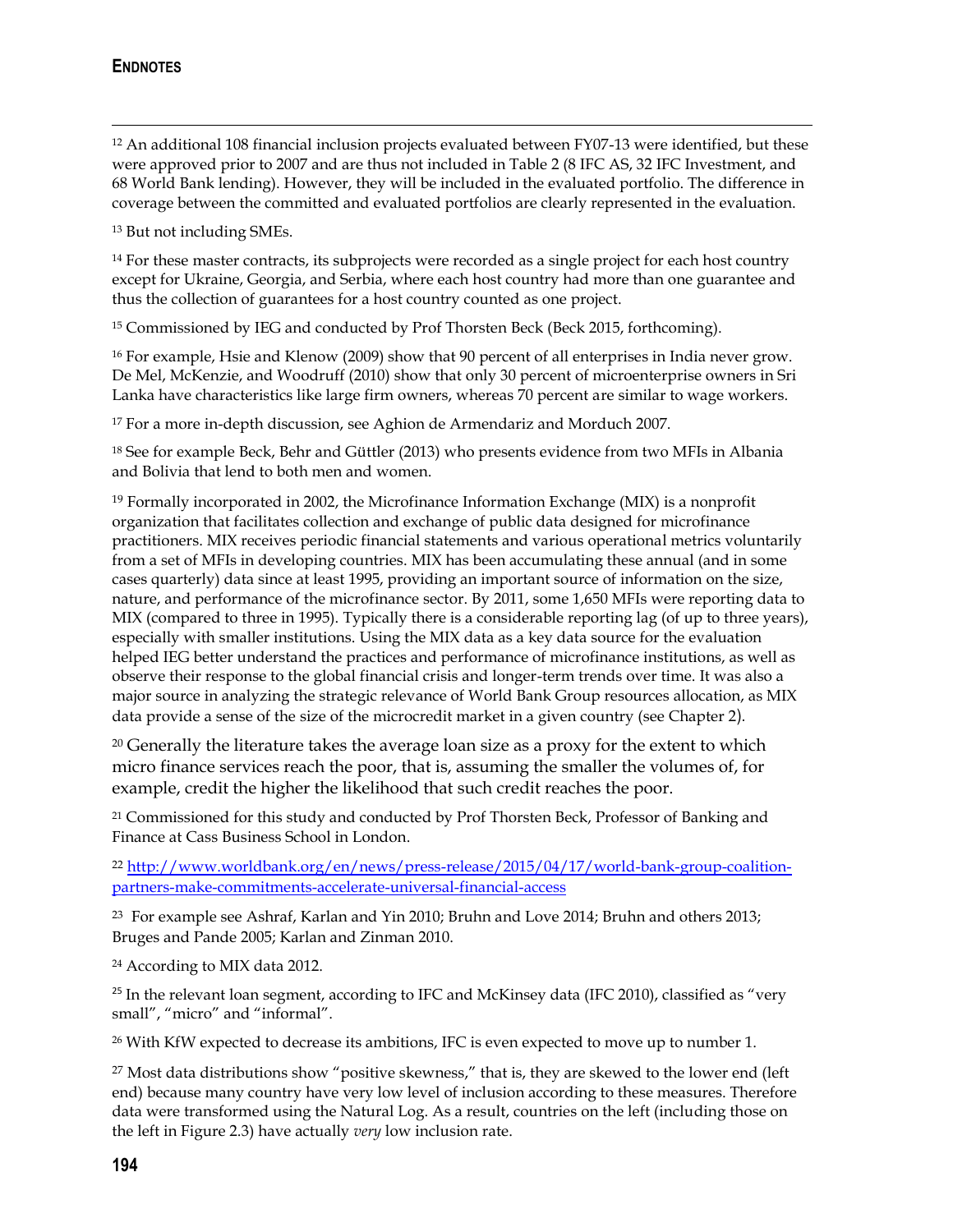<sup>28</sup> IEG's analysis of MIX data showed that the relative share of the various legal forms of MFIs (NGOs, NBFI, credit unions, and so forth) is about the same in lowest, low, middle, and high inclusion countries.

 $\overline{a}$ 

 $29$  Over 70% of the 250 microfinance clients had at least two loans from different MFIs at the same time. In addition, about 16% had also borrowed from individual lenders. Major reasons for multiple borrowing were insufficient loans from MFIs, loan recycling, and family obligations. Over 70% of the respondents had problems in loan repayment because of multiple pending loans. The study found that education level and number of dependents of the respondent significantly influenced the number of loan contracts. In order to control the incidences of multiple borrowing the study recommend that MFIs should devise a way of sharing clients' loan information. In addition, MFIs should provide adequate loans so as to avoid the practice of clients to reapply to other MFIs to meet their requirements. Some form of training should also be provided to help clients distinguish between business and family matters. (Mpogole et al. 2012).

 $30$  Having a loan is associated with higher employment growth rate than a microenterprise without a loan. Using data from the enterprise survey, IEG sought to example employment growth, that is, increase in employees since the creation of the firm, controlling for firm age), using a series of explanatory variables. The controls for firm characteristics, initial size, age, sector and a range of other factors, captured in dummy variables. Other things being equal, an informal enterprise having a loan is associated with an 8.1 percent higher employment growth rate than a microenterprise without a loan. Older firms appear to grow faster but this is due to the fact that firms that exited are no longer surveyed; in other words, only the survivors are surveyed, resulting in a bias.

<sup>31</sup> Press release on 2015 Spring meeting: http://www.worldbank.org/en/news/pressrelease/2015/04/17/world-bank-group-coalition-partners-make-commitments-accelerate-universalfinancial-access

<sup>32</sup> CGAP's outcomes or impacts have to date not been rigorously evaluated due to lack of any results management framework and/ or activity or project level evaluations and IEG validations thereof. In fact, the 2011 IEG assessment pointed at the weak M&E system and that the development of a results management system would be on its way.

<sup>33</sup> Banks are the only authorized deposit-taking intermediary. 80% of their branches are located in urban areas.

<sup>34</sup> This case offers an interesting example of the importance of taking a holistic view of constraints and the importance of addressing them in a self-reinforcing fashion. The regulation of banking agents and mobile banking without the simplified account opening procedures in conjunction with the nofrills accounts would likely have a much more limited impact in reaching out to the unbanked.

<sup>35</sup> The 80 percent frequency in Technical Notes for FSAPs found in the sample of countries reviewed in this IEG evaluation exceeds the about 60 percent country coverage found by the Finance and Markets GP. They looked at all FSAPs that have been undertaken since the inception of the program through 2013.

<sup>36</sup> As opposed to IFC advisory work that addresses upstream or policy issues; these are dealt with in Chapter 3.

<sup>37</sup> This paragraph reports the findings of IEG's statistical and econometric analysis of the relationship of the project portfolio and country characteristics to changes in financial inclusion of the bottom 40% as measured by FINDEX 2011 and 2014, and with respect to project development outcomes evaluated by IEG.

<sup>38</sup> This description is derived from the FPD website in 2013.

<sup>39</sup> See M. L. Melly Maitreyi *New A.P. faces Rs.15,000-cr. Deficit.* The Hindu.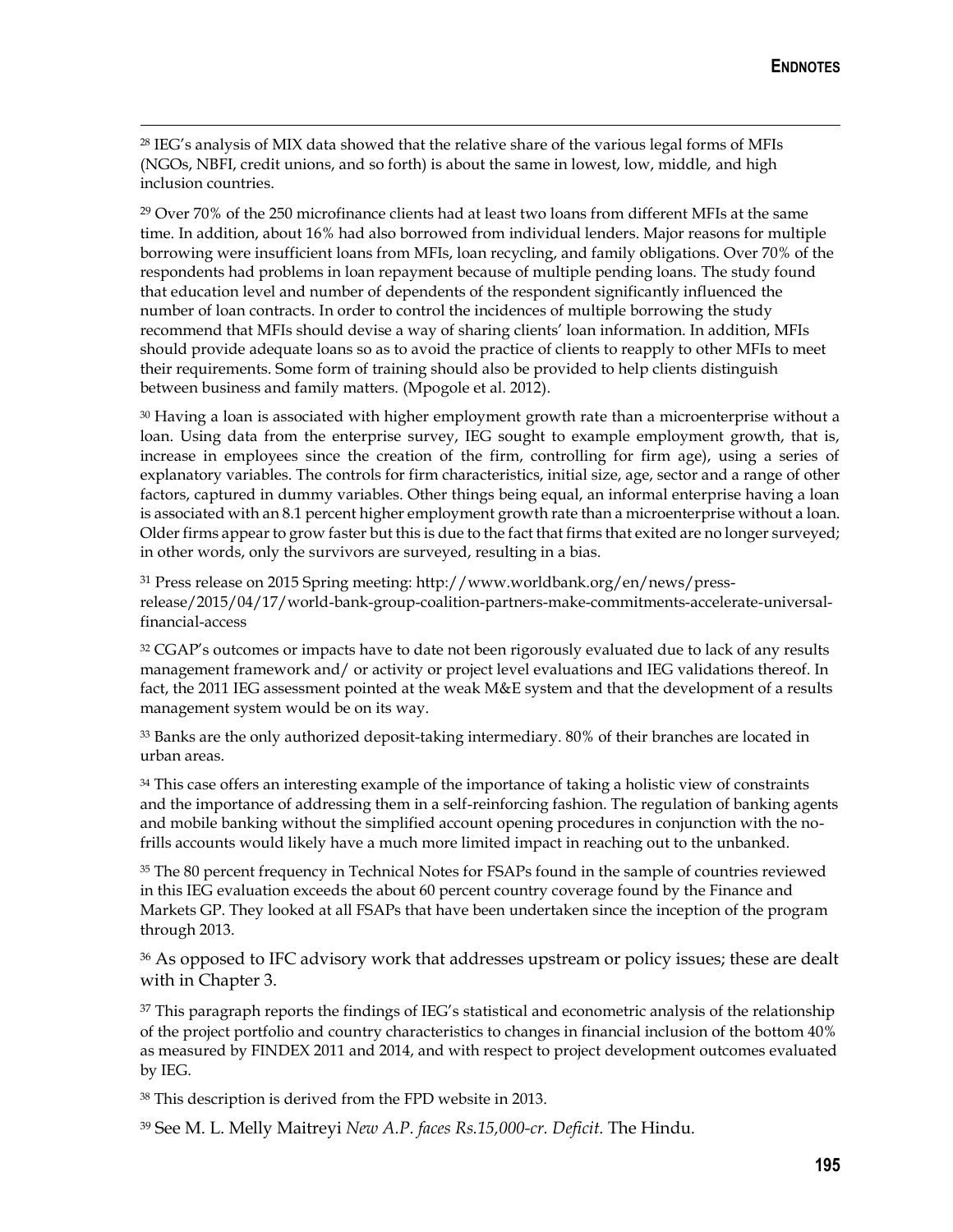$\overline{a}$ 

<sup>40</sup> The Business Standard. *Banks spent Rs 2,000 crore for opening accounts under Jan Dhan Yojana: IBA chairman says opening an account costs Rs 140 against estimates of Rs 80 (*The Business Standard, February 3, 2015).

<sup>41</sup> Prianka Singhal *Making Jan Dhan Yojana work* (The Financial Express, December 19, 2014).

<sup>42</sup> Country features are unlikely to drive development outcome ratings. As we have seen in Chapter 2, both IFC investment and – to an even greater extent – World Bank lending support countries with very low inclusion rates. Chapter 2 assessed to what extent World Bank Group is focusing its support on countries that are in greatest need, that is, countries with low financial inclusion rates. According to the analysis presented there, World Bank Group, including IFC, is strongly gearing their support toward countries with very low inclusion rates and where markets reach the poor, as evidence by a low average loan size. World Bank lending is even more concentrated in these countries which likely pose specific challenges to IFC investment and World Bank lending. However, the level of inclusiveness does not lend itself to explain the differences in development outcomes: As World Bank lending is even more concentrated in lowest inclusion countries, but at the same time exhibit higher development outcome ratings, it is unlikely that these country features drive development outcome ratings.

<sup>43</sup> For example IFC invests also into global or regional holding companies. These lend on to their local subsidiaries without issuing loans themselves and hence without reporting to MIX. Note that the local subsidiaries are captured in the MIX market data.

<sup>44</sup> Once these clients were identified, the average loan size for IFC Clients versus the rest of MIX Market clients was computed over a seven year period (2006-2012). In order to obtain a complete and balanced dataset, any clients that had missing values for the variable of interest were excluded, and then any clients that did not have data for period of interest were also excluded. Given these specifications, the number of clients observed was reduced to just over 450 from over 2200 clients that had reported average loan size at least once within the period 2006-2012. Also on the IFC side, the number of MFIs reporting such a balanced data set over 2006-2012 was limited and shrank the number of observations to between 20 and 30. The analysis is hence not statistically representative.

<sup>45</sup> That reported data consistently during FY06-12.

<sup>46</sup> Using a mobile device such as a mobile phone, a tablet, or a point-of-sale (POS) terminal.

<sup>47</sup> China is not included in this list because since GSMA currently researching this market to understand the nature of the services offered and the underpinning regulation. More information on China will be presented in the 2014 Mobile Financial Services State of the Industry Report.

<sup>48</sup> 42 markets with existing regulatory barriers include Argentina, Armenia, Bangladesh, Botswana, Cambodia, Cameroon, Chad, Chile, Congo Brazzaville, Dominican Republic, Egypt, El Salvador, Gabon, Georgia, Ghana, Guatemala, Guinea, Haiti, Honduras, India, Indonesia, Iran, Jordan, Mauritania, Mauritius, Mexico, Mozambique, Myanmar, Nepal, Nigeria, Pakistan, Panama, Qatar, Serbia, Solomon Islands, South Africa, Sudan, Syria, Tunisia, UAE and Venezuela.

<sup>49</sup> Members are CPMI central banks, non-CPMI central banks active in the area of financial inclusion, the IMF, and international development banks.

<sup>50</sup> The Partnership for Financial Inclusion states its objectives as follows: (i) bringing financial services to 5.3 million people in Sub-Saharan Africa, (ii) developing sustainable microfinance business models to deliver large-scale low-cost banking services, (iii) helping to accelerate the development of mobile financial services, and (iv) sharing lessons learnt in Sub-Saharan Africa with the rest of the world.